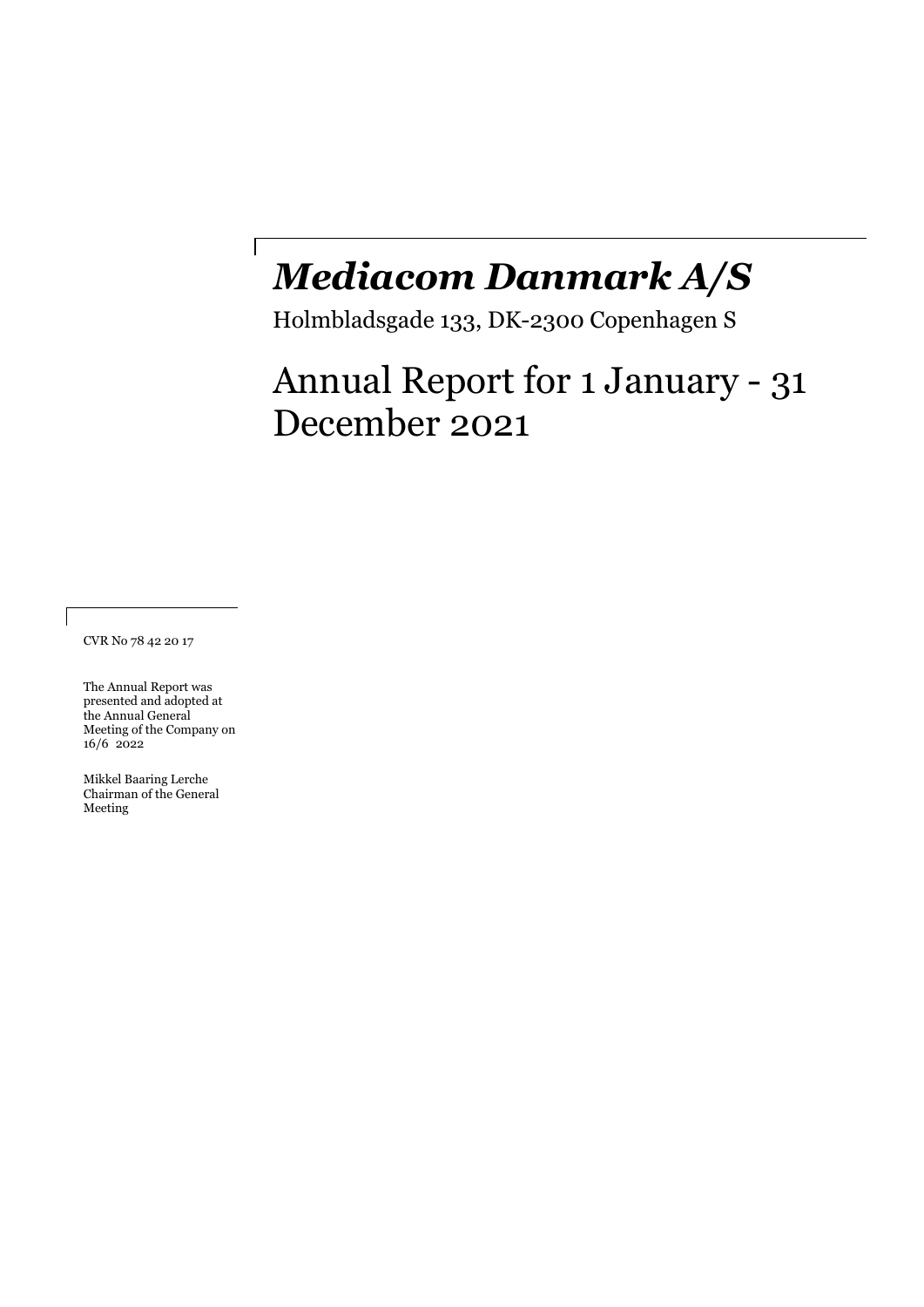### **Contents**

| <b>Management's Statement and Auditor's Report</b> |                |
|----------------------------------------------------|----------------|
| Management's Statement                             | $\mathbf{1}$   |
| Independent Auditor's Report                       | $\mathbf{2}$   |
| <b>Management's Review</b>                         |                |
| Company Information                                | $\sqrt{5}$     |
| <b>Financial Highlights</b>                        | 6              |
| Management's Review                                | $\overline{7}$ |
| <b>Financial Statements</b>                        |                |
| Income Statement 1 January - 31 December           | 10             |
| Balance Sheet 31 December                          | 11             |
| <b>Statement of Changes in Equity</b>              | 13             |
| Notes to the Financial Statements                  | 14             |

Page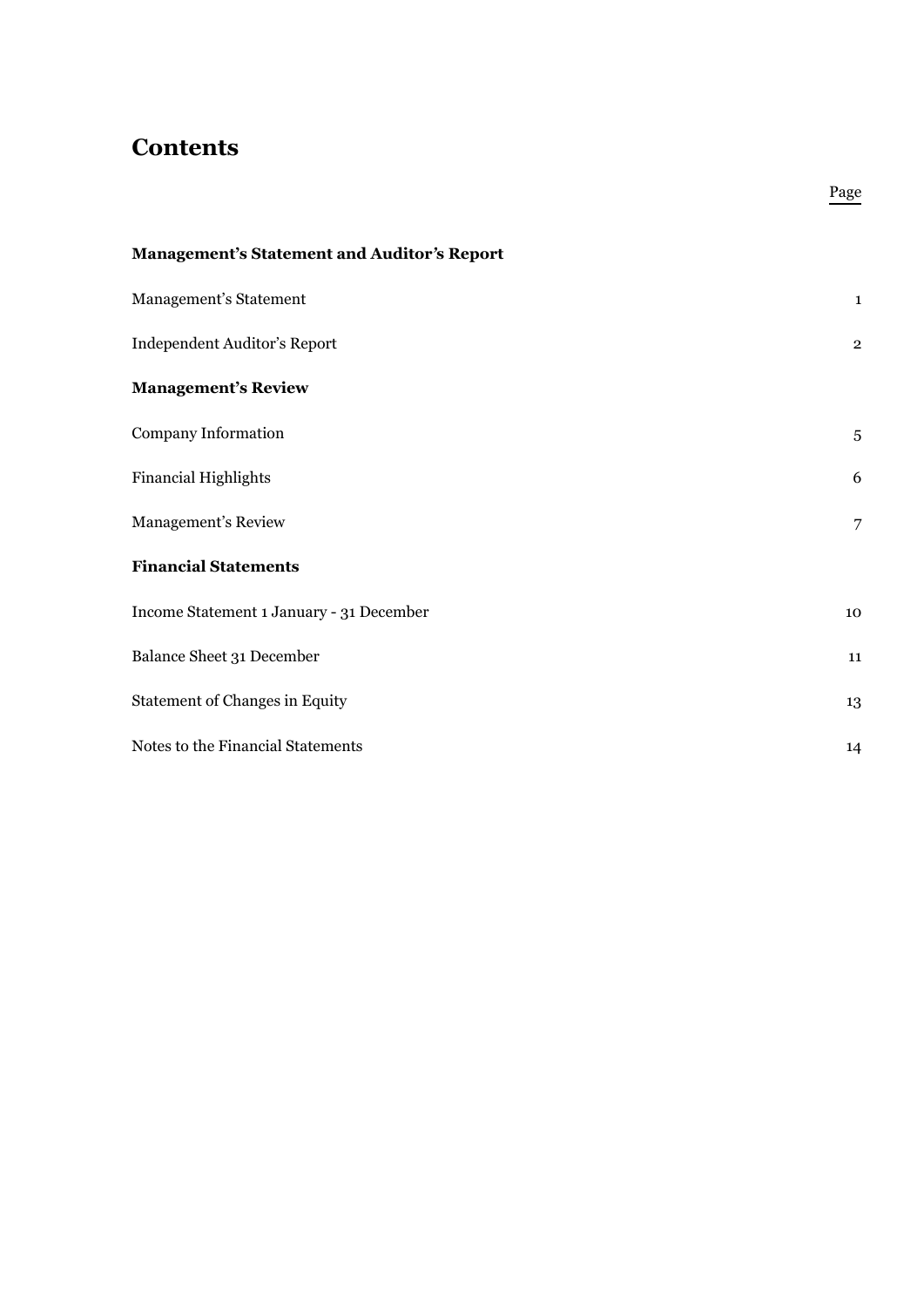## **Management's Statement**

The Executive Board and Board of Directors have today considered and adopted the Annual Report of Mediacom Danmark A/S for the financial year 1 January - 31 December 2021.

The Annual Report is prepared in accordance with the Danish Financial Statements Act.

In our opinion the Financial Statements give a true and fair view of the financial position at 31 December 2021 of the Company and of the results of the Company operations for 2021.

In our opinion, Management's Review includes a true and fair account of the matters addressed in the Review.

We recommend that the Annual Report be adopted at the Annual General Meeting.

Copenhagen, 16 June 2022

**Executive Board** 

Jesper Skriver Jørgensen Executive Officer

### **Board of Directors**

Jonas von Barnekow Benzon Hemmingsen Chairman Jesper Skriver Jørgensen Pia Tellefsen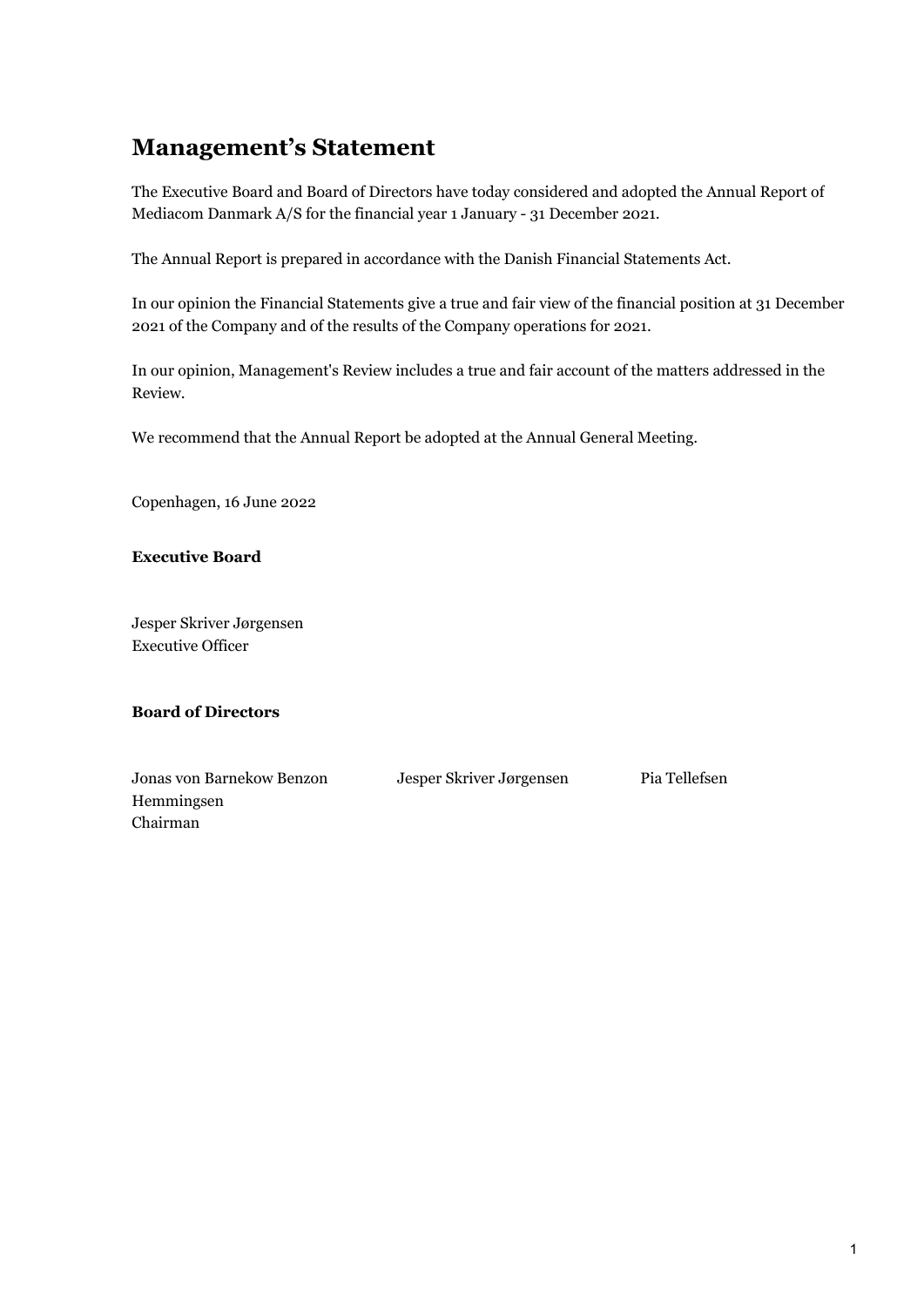# **Independent Auditor's Report**

To the Shareholder of Mediacom Danmark A/S

### **Opinion**

We have audited the Financial Statements of Mediacom Danmark A/S for the financial year 1 January - 31 December 2021, which comprise income statement, balance sheet, statement of changes in equity and notes, including a summary of significant accounting policies. The Financial Statements are prepared in accordance with the Danish Financial Statements Act.

In our opinion, the Financial Statements give a true and fair view of the financial position of the Company at 31 December 2021 and of the results of the Company's operations for the financial year 1 January - 31 December 2021 in accordance with the Danish Financial Statements Act.

### **Basis for Opinion**

We conducted our audit in accordance with International Standards on Auditing (ISAs) and the additional requirements applicable in Denmark. Our responsibilities under those standards and requirements are further described in the "Auditor's responsibilities for the audit of the Financial Statements" section of our report. We are independent of the Company in accordance with the International Ethics Standards Board for Accountants' International Code of Ethics for Professional Accountants (IESBA Code) and the additional ethical requirements applicable in Denmark, and we have fulfilled our other ethical responsibilities in accordance with these requirements and the IESBA Code. We believe that the audit evidence we have obtained is sufficient and appropriate to provide a basis for our opinion.

#### **Management's responsibilities for the Financial Statements**

Management is responsible for the preparation of financial statements that give a true and fair view in accordance with the Danish Financial Statements Act, and for such internal control as Management determines is necessary to enable the preparation of financial statements that are free from material misstatement, whether due to fraud or error.

In preparing the Financial Statements, Management is responsible for assessing the Company's ability to continue as a going concern, disclosing, as applicable, matters related to going concern and using the going concern basis of accounting in preparing the Financial Statements unless Management either intends to liquidate the Company or to cease operations, or has no realistic alternative but to do so.

#### **Auditor's responsibilities for the audit of the Financial Statements**

Our objectives are to obtain reasonable assurance about whether the Financial Statements as a whole are free from material misstatement, whether due to fraud or error, and to issue an auditor's report that includes our opinion. Reasonable assurance is a high level of assurance, but is not a guarantee that an audit conducted in accordance with ISAs and the additional requirements applicable in Denmark will always detect a material misstatement when it exists. Misstatements can arise from fraud or error and are considered material if, individually or in the aggregate, they could reasonably be expected to influence the economic decisions of users taken on the basis of these Financial Statements.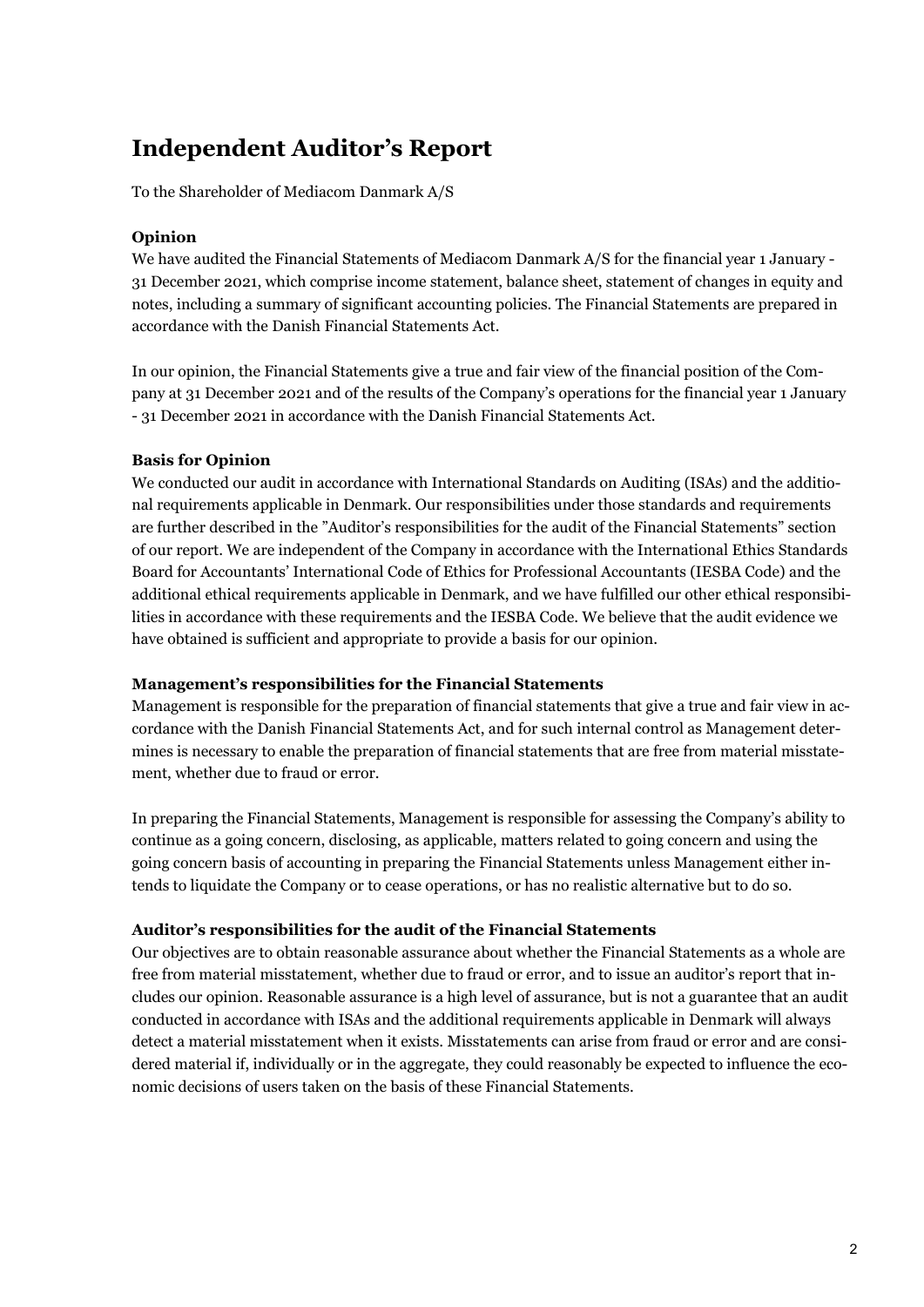# **Independent Auditor's Report**

As part of an audit conducted in accordance with ISAs and the additional requirements applicable in Denmark, we exercise professional judgement and maintain professional scepticism throughout the audit. We also:

- Identify and assess the risks of material misstatement of the Financial Statements, whether due to fraud or error, design and perform audit procedures responsive to those risks, and obtain audit evidence that is sufficient and appropriate to provide a basis for our opinion. The risk of not detecting a material misstatement resulting from fraud is higher than for one resulting from error as fraud may involve collusion, forgery, intentional omissions, misrepresentations, or the override of internal control.
- Obtain an understanding of internal control relevant to the audit in order to design audit procedures that are appropriate in the circumstances, but not for the purpose of expressing an opinion on the effectiveness of the Company's internal control.
- Evaluate the appropriateness of accounting policies used and the reasonableness of accounting estimates and related disclosures made by Management.
- Conclude on the appropriateness of Management's use of the going concern basis of accounting in preparing the Financial Statements and, based on the audit evidence obtained, whether a material uncertainty exists related to events or conditions that may cast significant doubt on the Company's ability to continue as a going concern. If we conclude that a material uncertainty exists, we are required to draw attention in our auditor's report to the related disclosures in the Financial Statements or, if such disclosures are inadequate, to modify our opinion. Our conclusions are based on the audit evidence obtained up to the date of our auditor's report. However, future events or conditions may cause the Company to cease to continue as a going concern.
- Evaluate the overall presentation, structure and contents of the Financial Statements, including the disclosures, and whether the Financial Statements represent the underlying transactions and events in a manner that gives a true and fair view.

We communicate with those charged with governance regarding, among other matters, the planned scope and timing of the audit and significant audit findings, including any significant deficiencies in internal control that we identify during our audit.

#### **Statement on Management's Review**

Management is responsible for Management's Review.

Our opinion on the Financial Statements does not cover Management's Review, and we do not express any form of assurance conclusion thereon.

In connection with our audit of the Financial Statements, our responsibility is to read Management's Review and, in doing so, consider whether Management's Review is materially inconsistent with the Financial Statements or our knowledge obtained during the audit, or otherwise appears to be materially misstated.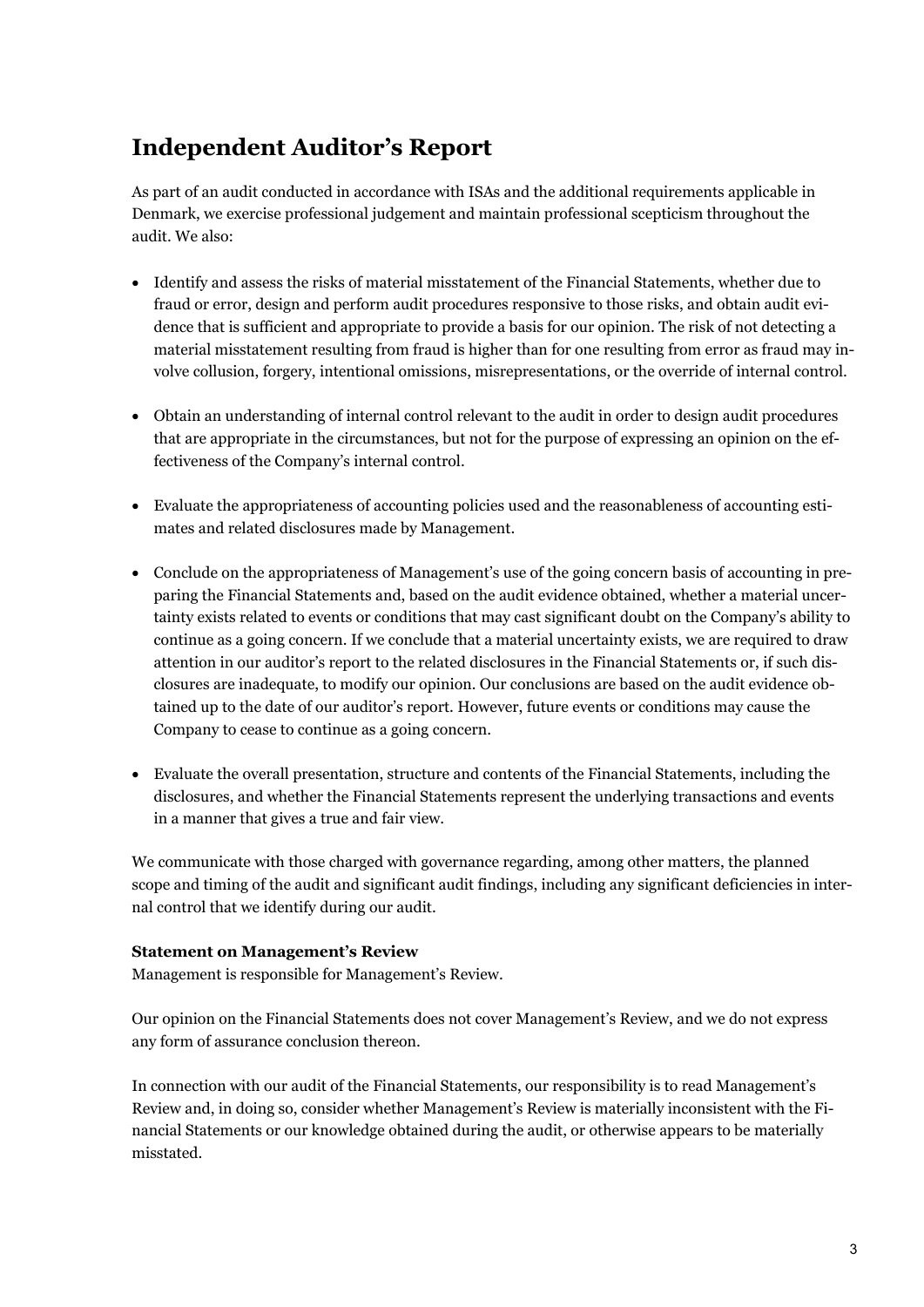# **Independent Auditor's Report**

Moreover, it is our responsibility to consider whether Management's Review provides the information required under the Danish Financials Statements Act.

Based on the work we have performed, in our view, Management's Review is in accordance with the Financial Statements and has been prepared in accordance with the requirements of the Danish Financial Statements Act. We did not identify any material misstatement in Management's Review.

Copenhagen, 16 June 2022 **Deloitte** Statsautoriseret Revisionspartnerselskab *CVR No 33 96 35 56*

Lars Hansen State Authorised Public Accountant mne24828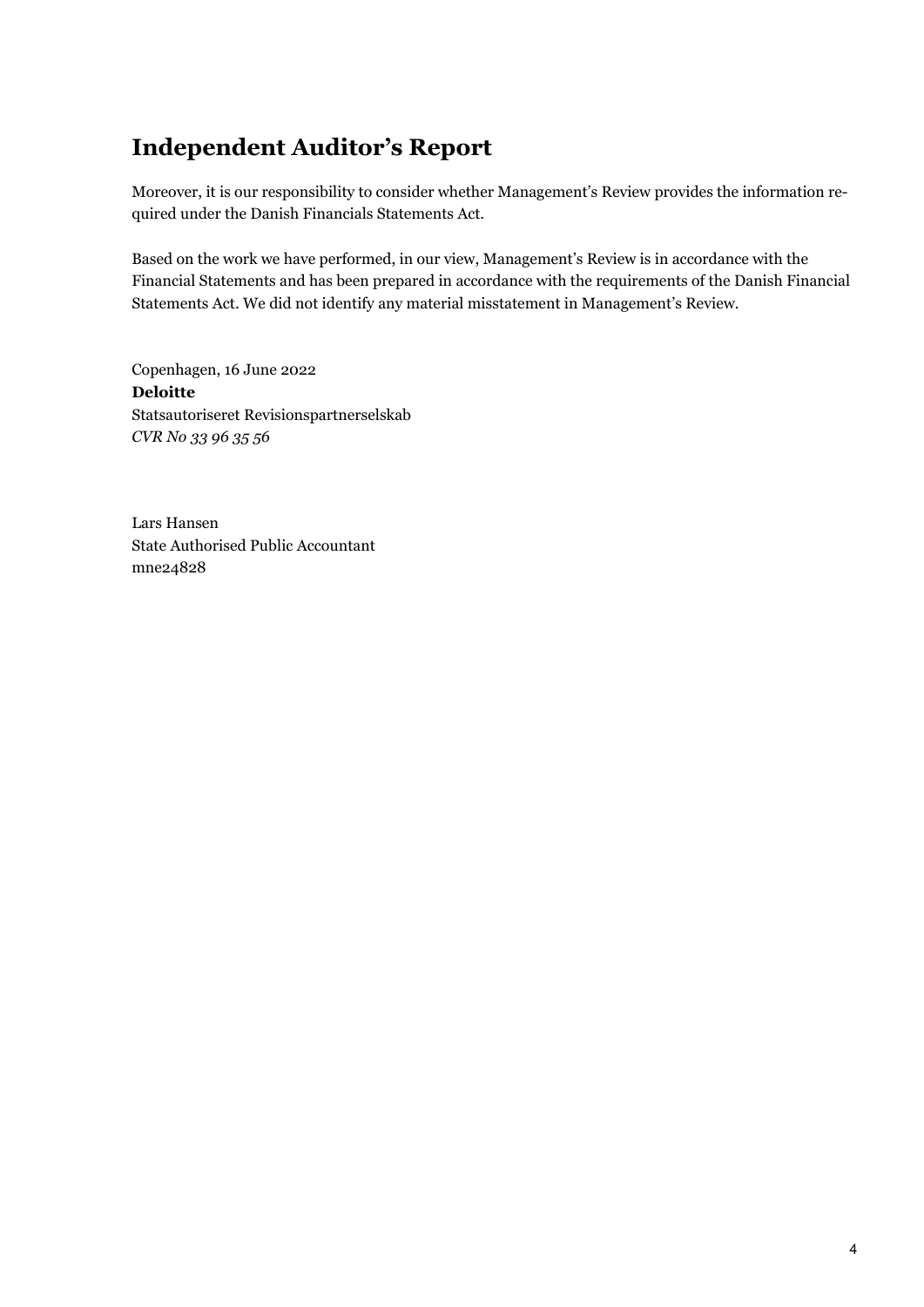# **Company Information**

| <b>The Company</b>        | Mediacom Danmark A/S<br>Holmbladsgade 133<br>DK-2300 Copenhagen S                                           |
|---------------------------|-------------------------------------------------------------------------------------------------------------|
|                           | CVR No: 78 42 20 17<br>Financial period: 1 January - 31 December<br>Municipality of reg. office: Copenhagen |
| <b>Board of Directors</b> | Jonas von Barnekow Benzon Hemmingsen, Chairman<br>Jesper Skriver Jørgensen<br>Pia Tellefsen                 |
| <b>Executive Board</b>    | Jesper Skriver Jørgensen                                                                                    |
| <b>Auditors</b>           | Deloitte<br>Statsautoriseret Revisionspartnerselskab<br>Weidekampsgade 6<br>DK-2300 Copenhagen S            |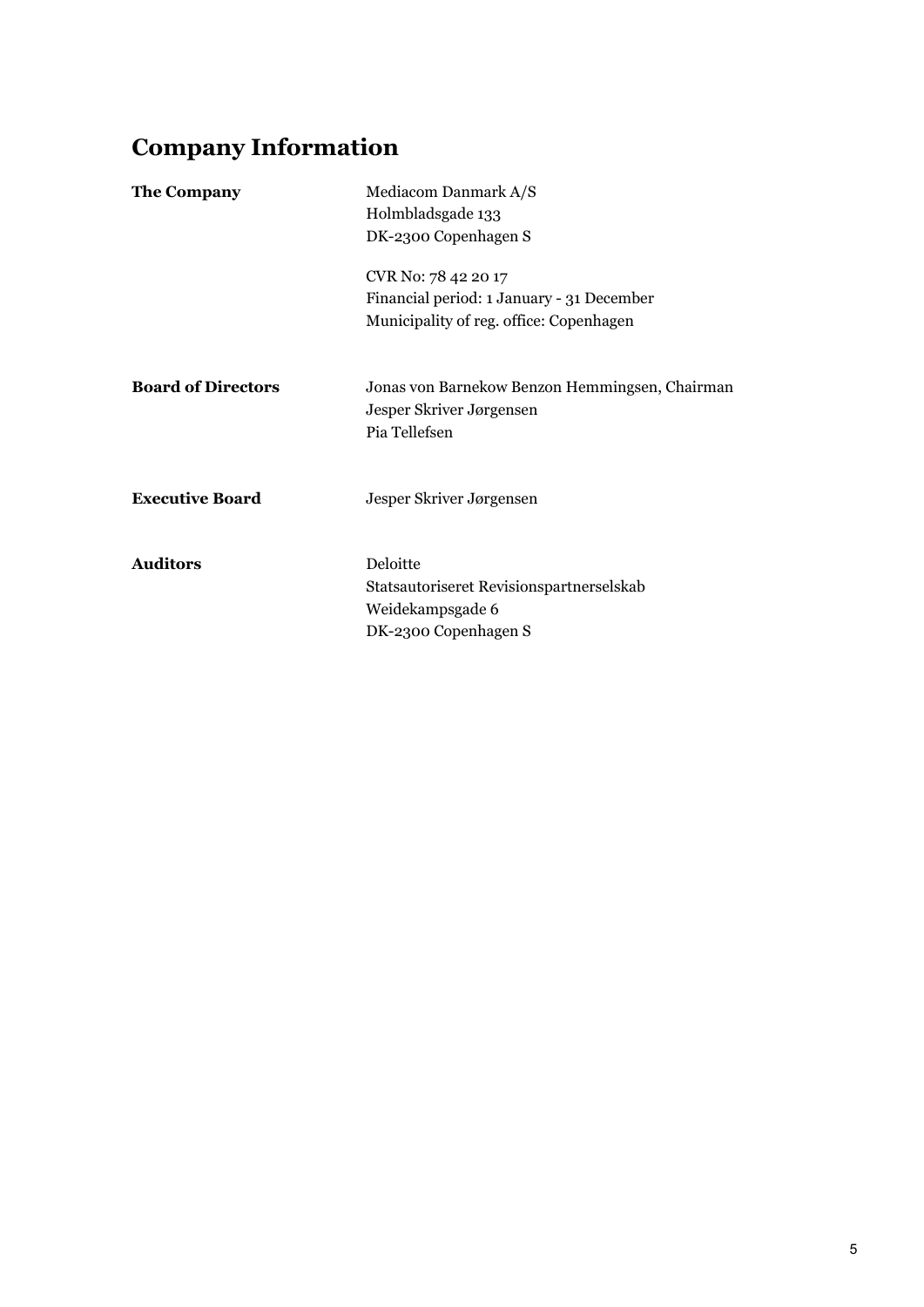# **Financial Highlights**

Seen over a five-year period, the development of the Company is described by the following financial highlights:

|                                             | 2021        | 2020        | 2019        | 2018        | 2017        |
|---------------------------------------------|-------------|-------------|-------------|-------------|-------------|
|                                             | <b>TDKK</b> | <b>TDKK</b> | <b>TDKK</b> | <b>TDKK</b> | <b>TDKK</b> |
| <b>Key figures</b>                          |             |             |             |             |             |
| <b>Profit/loss</b>                          |             |             |             |             |             |
| Revenue                                     | 800.960     | 672.040     | 809.790     | 767.438     | 555.000     |
| Gross profit/loss                           | 67.807      | 48.478      | 50.111      | 51.804      | 46.722      |
| Operating profit/loss                       | 20.846      | 5.440       | 2.389       | $-928$      | 1.972       |
| Net financials                              | $-134$      | $-370$      | $-188$      | 34          | $-181$      |
| Net profit/loss for the year                | 16.128      | 3.944       | 1.687       | $-747$      | 1.344       |
| <b>Balance sheet</b>                        |             |             |             |             |             |
| <b>Balance sheet total</b>                  | 247.462     | 209.817     | 188.947     | 185.336     | 173.131     |
| Equity                                      | 94.279      | 78.151      | 74.207      | 72.520      | 60.303      |
| Investment in property, plant and equipment | 440         | 169         | 69          | 0           | $-90$       |
| Number of employees                         | 76          | 73          | 86          | 101         | 86          |
| <b>Ratios</b>                               |             |             |             |             |             |
| Gross margin                                | 8,5%        | 7,2%        | 6,2%        | 6,8%        | 8,4%        |
| Solvency ratio                              | 38,1%       | 37,2%       | 39,3%       | 39,1%       | 34,8%       |
| Return on equity                            | 18,7%       | 5,2%        | 2,3%        | $-1,1%$     | 2,3%        |

The ratios have been prepared in accordance with the recommendations and guidelines issued by the Danish Society of Financial Analysts. For definitions, see under accounting policies.

In connection with the merger in 2019, the comparative figures for 2017 have not been restated.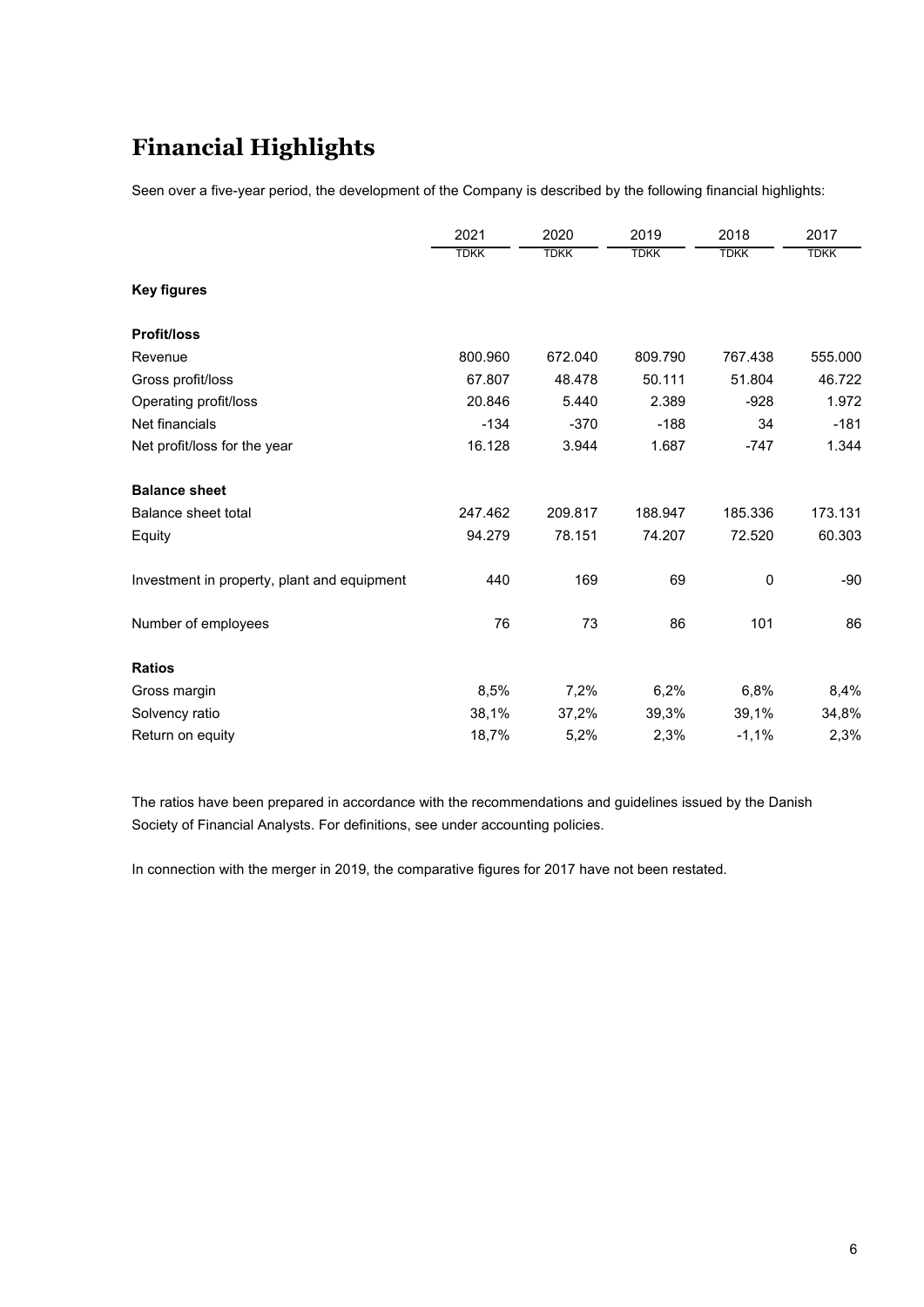# **Management's Review**

### **Primary activities**

The Entity's primary activity has been to service Danish, Nordic and global advertisers, mainly in cooperation with the siter company m/SIX and the strategic partner The & Partnership along with the other MediaCom companies in Nordics.

### **Development in the year**

The income statement of the Company for 2021 shows a profit of TDKK 16,128, and at 31 December 2021 the balance sheet of the Company shows equity of TDKK 94,279.

The Company's revenue for the financial year 2021 was TDKK 800.960, an increase of 19% from 2020 where the revenue amounted to TDKK 672.040.

Since the arrival of the new CEO in May 2020 the Company has been undergoing a structural and strategical transformation that has culminated in the best result for the agency for many years; 19% growth in revenue, 300% growth in net profit, tripling of employee satisfaction along with the second highest diversification of revenue streams (media vs. non-media) in the global Mediacom network.

The mission of creating relevance in the big picture has been directional for the year 2021. We have helped our clients look beyond the boundaries of traditional media and creativity to uncover new ideas and unlock growth. We have challenged the conventional thinking to build, optimize and drive our clients' businesses forward.

The vision is to become the preferred agency partner in the Nordics when it comes to bridging the gap between paid and owned media. We work every day to create inspiring, data-driven media strategy and creative content for the essential steps of the customer journey and help brands go beyond mere awareness and create real engagement. We believe that the key factors for Mediacom to develop a sustainable future for the agency and our surroundings will be based on equality and inclusion for current and future colleagues.

#### **Profit/loss for the year in relation to expected developments**

The forecast for 2021 showed a mid-single digit organic growth rate. The Company's revenue for the financial year 2021 was TDKK 800.960, which exceeded the expected revenue range from TDKK 700.000 to TDKK 725.000. This is driven by a faster recovery than expected after the lower revenue in 2020 caused by Covid-19 along with significant client wins during the year.

The expectation in result was between TDKK 8.000 and TDKK 10.000. The Company's result for the financial year 2021 was TDKK 16.128. The main reason for the increase in the result is the increase in revenue and an increase in gross margin on the revenue.

The financial performance for 2021 is considered very satisfactory.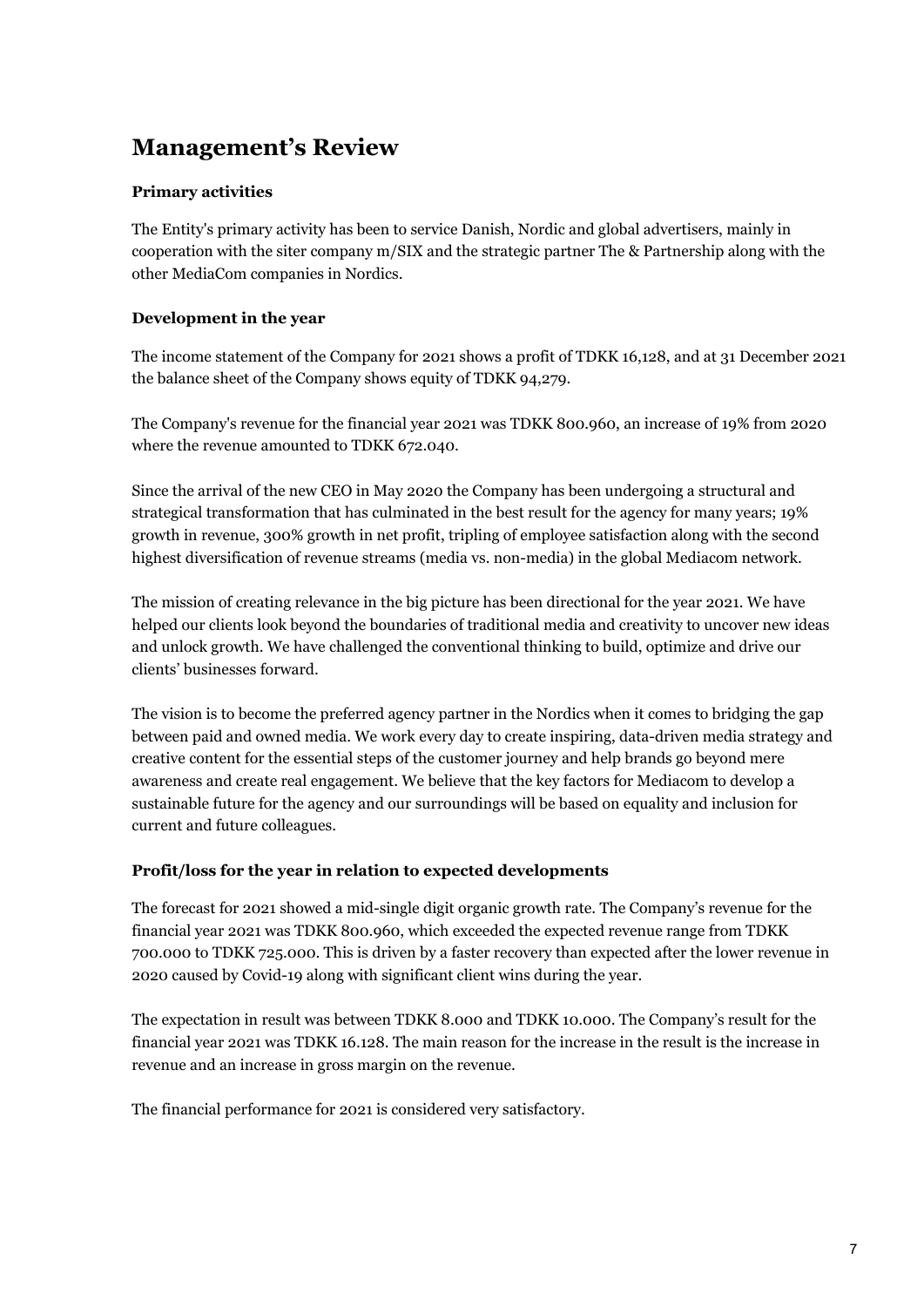# **Management's Review**

### **Particular risks**

The Company's main business risks relate to the business sector's investments in media, marketing and creative development activities. Consequently, the development of the Company is dependent on the general financial climate for enterprises in Denmark as well as globally.

### **Data Ethics**

The Company recognise the obligation for responsible collection, management, use and protection of data. We are transparent regarding our ethical decision-making process and educate our people on ethical data use. We share our approach with our stakeholders including share owners, clients, our own people, and vendors.

We work with many categories of data and uses the term data in its broadest sense. We include within this definition client data, consumer data and all information and data related to the operation of our business.

As part of our governance program, it is essential to abide by the IT security policies, procedures and controls implemented and in operation to be effective and to ensure confidentiality, integrity and availability. We operate under WPP Data Privacy and Security Charter ("The Charter"). The Charter includes policies for data ethics, artificial intelligence and privacy and a bespoke standard set of controls (General Computing Controls (GCCs)) developed by WPP to be used on a global basis, derived from industry recognized standards and best practice including but not limited to ISO 27001, ITIL, COSO and COBIT and deemed appropriate for our industry. The controls include, but are not limited to, access management, physical security, server room access, network access security, malware prevention and monitoring, encryption, secure data backup & recovery, business continuity, secure data disposal, mobile device security, acceptable use, and awareness training. We represent our level of compliance with The Charter by performing self-assessments and participating in related audits in line with WPP's internal assurance program.

### **Outlook**

The Company have had a very strong start to 2022. Across all lines of business, we have experienced growth in the first quarter. But the Ukrainian crisis and accompanying high inflation has slowed down the advertiser's willingness to spend as planned. Furthermore, the demand for digital talent has driven the cost of labor up. Despite this, revenue is expected to increase in relations to 2021 but profit levels may be expected to be lower for 2022.

The forecast for 2022 shows revenue at a cautious double-digit organic growth rate. Our expected revenue range from TDKK 850.000 to TDKK 900.000. This is a realistic target when seen in the light of the current inflation in Denmark caused by the war between Russia and Ukraine. The growth is primarily expected to take place in higher spend from existing clients and from more diversified revenues streams such as creative production, analysis and marketing automation.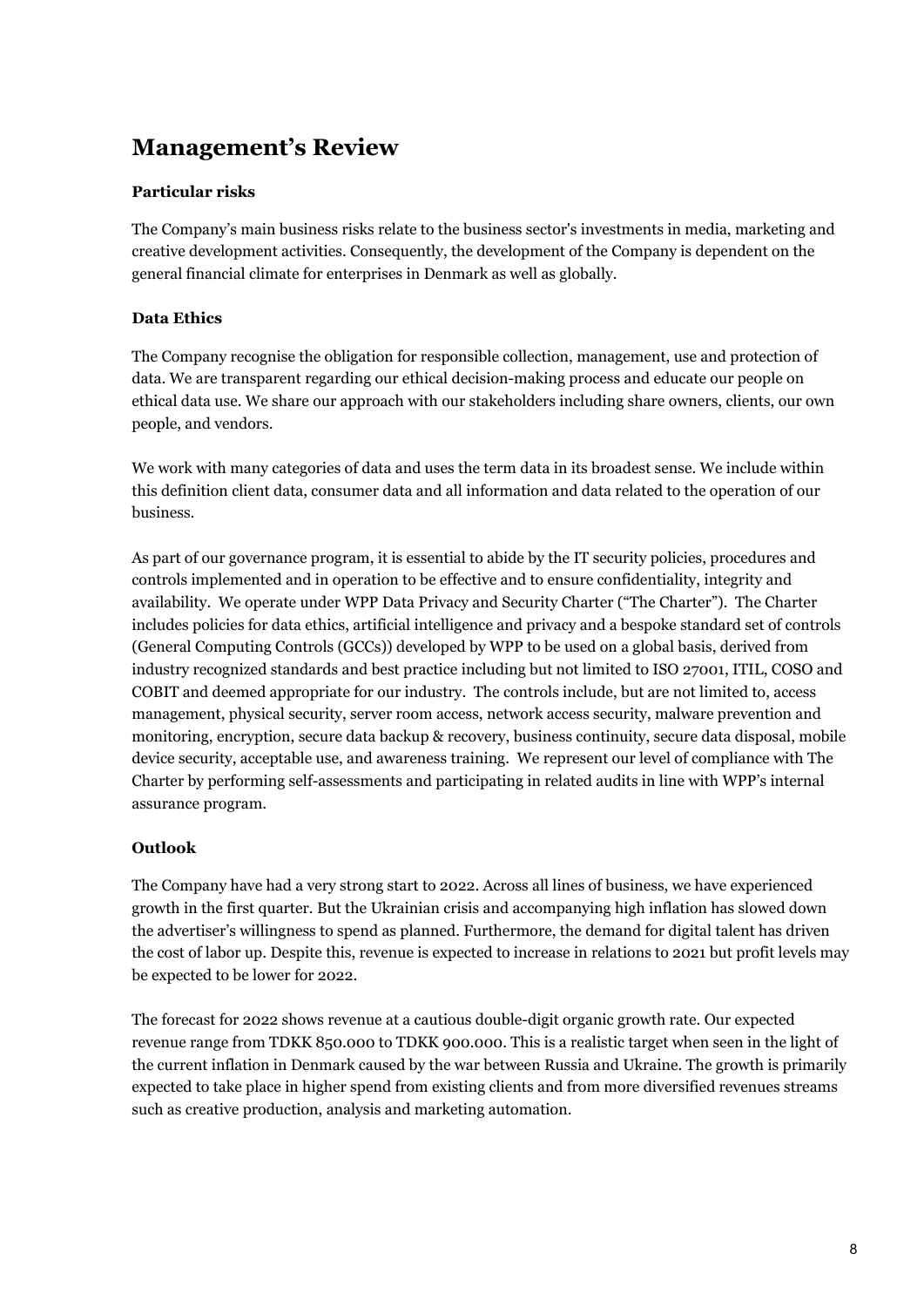# **Management's Review**

### **Intellectual capital resources**

A substantial part of the Company's business is tied to the existence of certain staff resources, tools and products which have been further developed throughout the year of 2021, both in terms of value-based management and with respect to processes and structures for knowledge-based work.

### **Statement of corporate social responsibility**

Being part of the global WPP Group we're privileged to work with many pioneers of sustainable business, helping our clients to create brands with purpose and to embed sustainability into products, marketing and communications.

A statement regarding the Company's policies, actions and results within matters relating to CSR is evident from the annual report of the ultimate Parent, WPP Plc. who is a member of the United Nations Global Compact and committed to its 10 principles.

The WPP Group provides a clear policy framework which are included in the WPP Policy Book. These policies are cascaded to employees through regular communication and online training modules.

For full details we refer to the annual report of the ultimate Parent, WPP Plc.

https://www.wpp.com/investors/

### **Statement on gender composition**

At 31 December 2021, the gender balance of the Company showed a percentage of women of 62% and a percentage of men of 38%. This has changed from 39% women and 61% men in 2020.

The Company's total management group consisted of 33% women. There are two women (33%) on the Executive Board, out of 6 members. The Board of Directors is composed of 3 members, out of which one is a woman (33%). It is the overall and long-term objective of the Company to maintain an equal balance between the genders at management level.

In 2021 the agency identified a gender related equity pay gap of 18% for 14 female colleagues and this pay gap have been closed in 2022.

#### **Uncertainty relating to recognition and measurement**

Recognition and measurement in the Annual Report have not been subject to uncertainty.

#### **Subsequent events**

No events materially affecting the assessment of the Annual Report have occurred after the balance sheet date.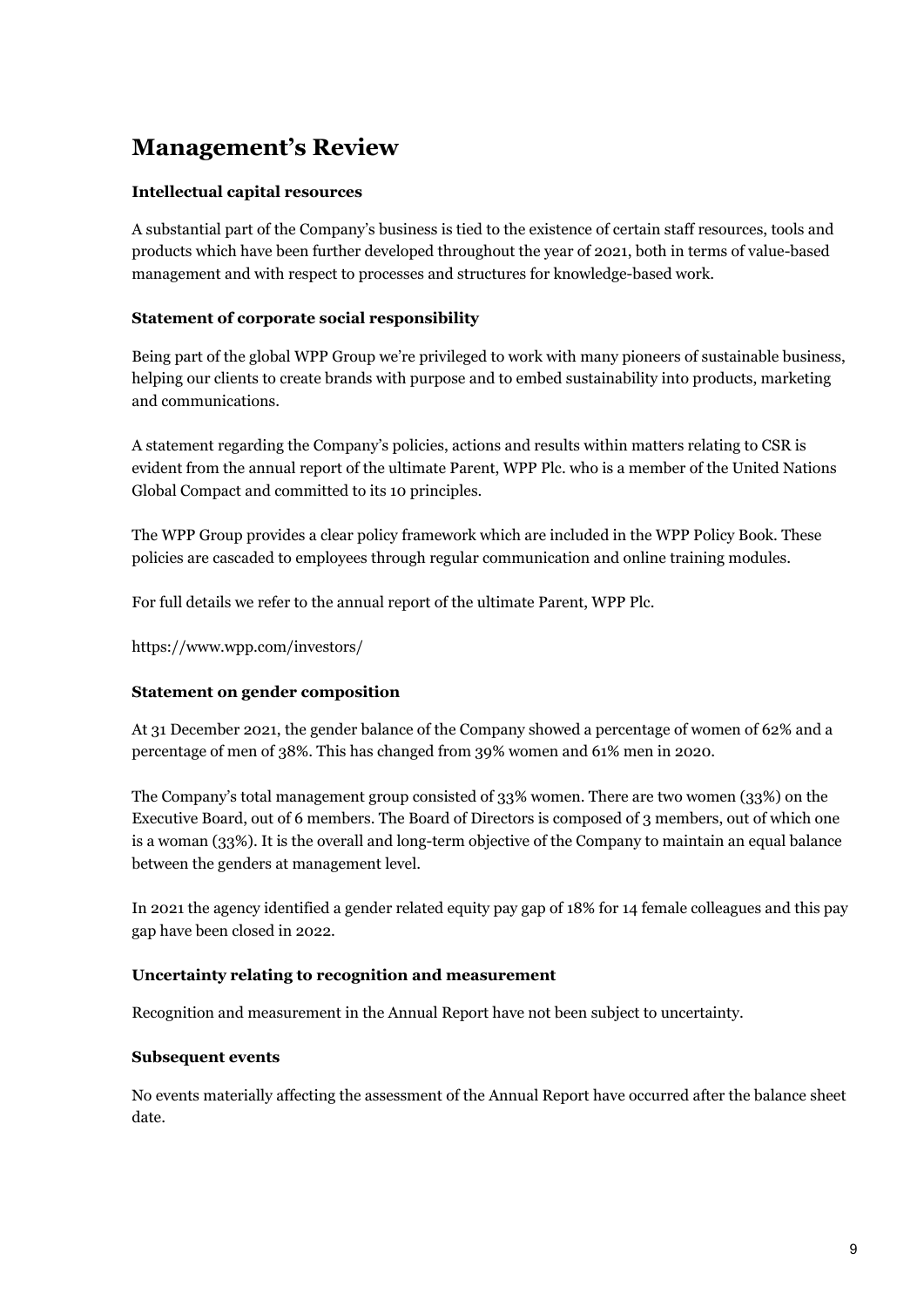# **Income Statement 1 January - 31 December**

|                                                                  | Note           | 2021        | 2020        |
|------------------------------------------------------------------|----------------|-------------|-------------|
|                                                                  |                | <b>TDKK</b> | <b>TDKK</b> |
| <b>Revenue</b>                                                   |                | 800.960     | 672.040     |
| Cost of sales                                                    |                | $-664.594$  | -565.933    |
| Other external expenses                                          |                | $-68.559$   | $-57.629$   |
| <b>Gross profit/loss</b>                                         |                | 67.807      | 48.478      |
| Staff expenses                                                   | $\overline{2}$ | $-46.852$   | $-42.974$   |
| Depreciation, amortisation and impairment of property, plant and |                |             |             |
| equipment                                                        |                | $-109$      | $-64$       |
| Profit before financial income and expenses                      |                | 20.846      | 5.440       |
| Financial income                                                 | $\sqrt{3}$     | 620         | 145         |
| Financial expenses                                               | 4              | $-754$      | $-515$      |
| <b>Profit before tax</b>                                         |                | 20.712      | 5.070       |
| Tax on profit for the year                                       | $\mathbf 5$    | $-4.584$    | $-1.126$    |
| Net profit/loss for the year                                     |                | 16.128      | 3.944       |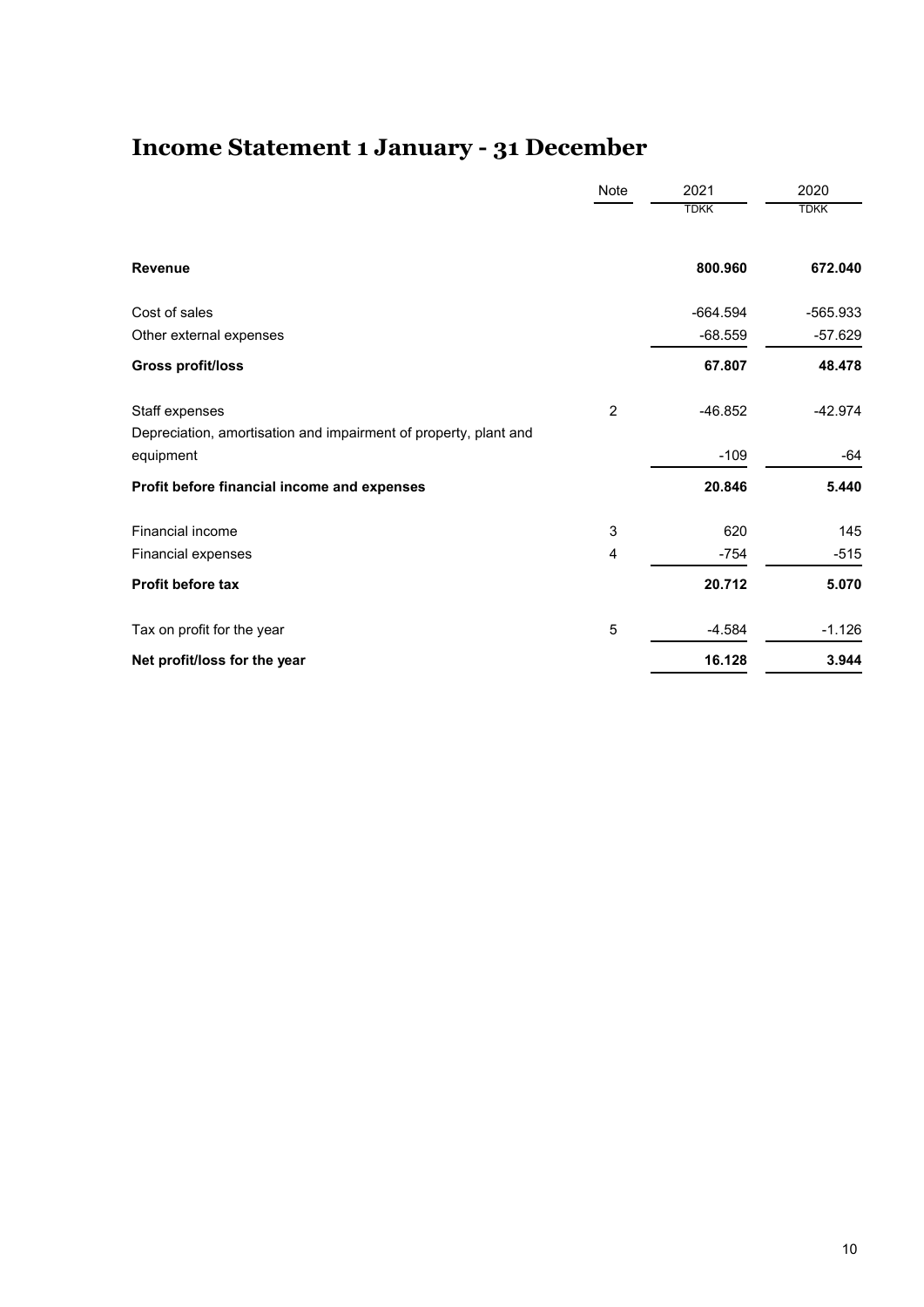# **Balance Sheet 31 December**

### **Assets**

|                                                  | Note           | 2021         | 2020        |
|--------------------------------------------------|----------------|--------------|-------------|
|                                                  |                | <b>TDKK</b>  | <b>TDKK</b> |
| Other fixtures and fittings, tools and equipment |                | 487          | 168         |
| Leasehold improvements                           |                | 14           | $\mathbf 0$ |
| Property, plant and equipment                    | 6              | 501          | 168         |
| Other receivables                                |                | 4            | 4           |
| <b>Fixed asset investments</b>                   | $\overline{7}$ | 4            | 4           |
| <b>Fixed assets</b>                              |                | 505          | 172         |
| Trade receivables                                |                | 192.177      | 146.875     |
| Contract work in progress                        | 8              | 77           | 260         |
| Receivables from group enterprises               |                | 50.569       | 59.182      |
| Other receivables                                |                | 3.808        | 2.759       |
| Deferred tax asset                               | 12             | $\mathbf{0}$ | 466         |
| Prepayments                                      | 9              | 326          | 103         |
| <b>Receivables</b>                               |                | 246.957      | 209.645     |
| <b>Currents assets</b>                           |                | 246.957      | 209.645     |
| <b>Assets</b>                                    |                | 247.462      | 209.817     |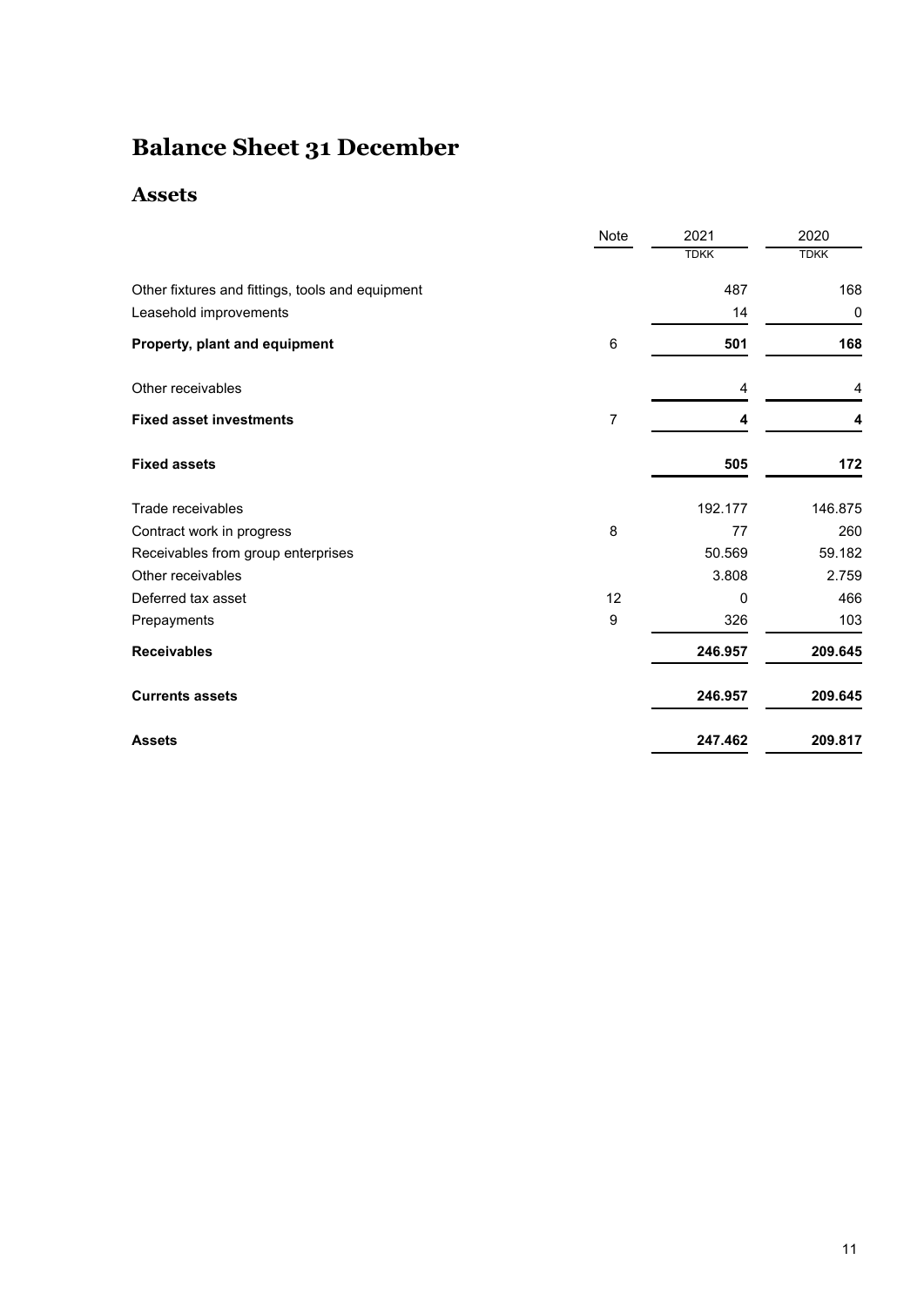# **Balance Sheet 31 December**

### **Liabilities and equity**

|                                                                | Note         | 2021        | 2020        |
|----------------------------------------------------------------|--------------|-------------|-------------|
|                                                                |              | <b>TDKK</b> | <b>TDKK</b> |
| Share capital                                                  | 10           | 21.000      | 21.000      |
| Retained earnings                                              |              | 73.279      | 57.151      |
| <b>Equity</b>                                                  |              | 94.279      | 78.151      |
| Provision for deferred tax                                     | 12           | 18          | 0           |
| <b>Provisions</b>                                              |              | 18          | 0           |
| Other payables                                                 |              | 0           | 3.595       |
| Long-term debt                                                 |              | 0           | 3.595       |
| Prepayments received from customers                            |              | 20.384      | 15.166      |
| Trade payables                                                 |              | 108.176     | 94.911      |
| Contract work in progress, liabilities                         | 8            | 10.582      | 5.824       |
| Payables to group enterprises                                  |              | 2.019       | 2.274       |
| Corporation tax                                                |              | 1.911       | 831         |
| Other payables                                                 | 13           | 10.093      | 9.065       |
| Short-term debt                                                |              | 153.165     | 128.071     |
| <b>Debt</b>                                                    |              | 153.165     | 131.666     |
| <b>Liabilities and equity</b>                                  |              | 247.462     | 209.817     |
| Subsequent events                                              | $\mathbf{1}$ |             |             |
| Distribution of profit                                         | 11           |             |             |
| Contingent assets, liabilities and other financial obligations | 14           |             |             |
| Related parties                                                | 15           |             |             |
| Fee to auditors appointed at the general meeting               | 16           |             |             |
| <b>Accounting Policies</b>                                     | 17           |             |             |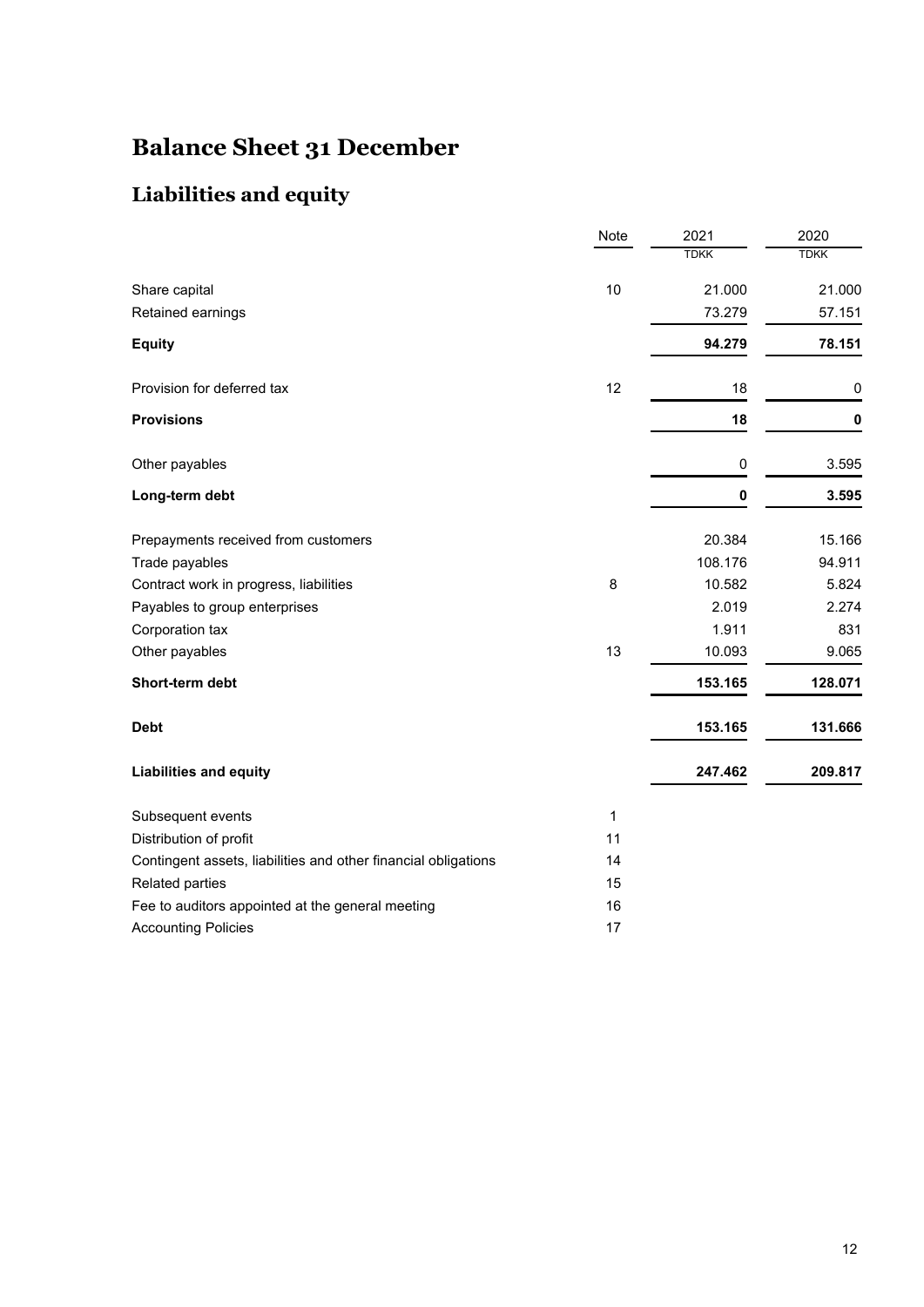# **Statement of Changes in Equity**

|                              |               | Retained    |             |
|------------------------------|---------------|-------------|-------------|
|                              | Share capital | earnings    | Total       |
|                              | <b>TDKK</b>   | <b>TDKK</b> | <b>TDKK</b> |
| 2021                         |               |             |             |
| Equity at 1 January          | 21.000        | 57.151      | 78.151      |
| Net profit/loss for the year | 0             | 16.128      | 16.128      |
| <b>Equity at 31 December</b> | 21.000        | 73.279      | 94.279      |
| 2020                         |               |             |             |
| Equity 1. januar             | 21.000        | 53.207      | 74.207      |
| Net profit/loss for the year | 0             | 3.944       | 3.944       |
| <b>Equity at 31 December</b> | 21.000        | 57.151      | 78.151      |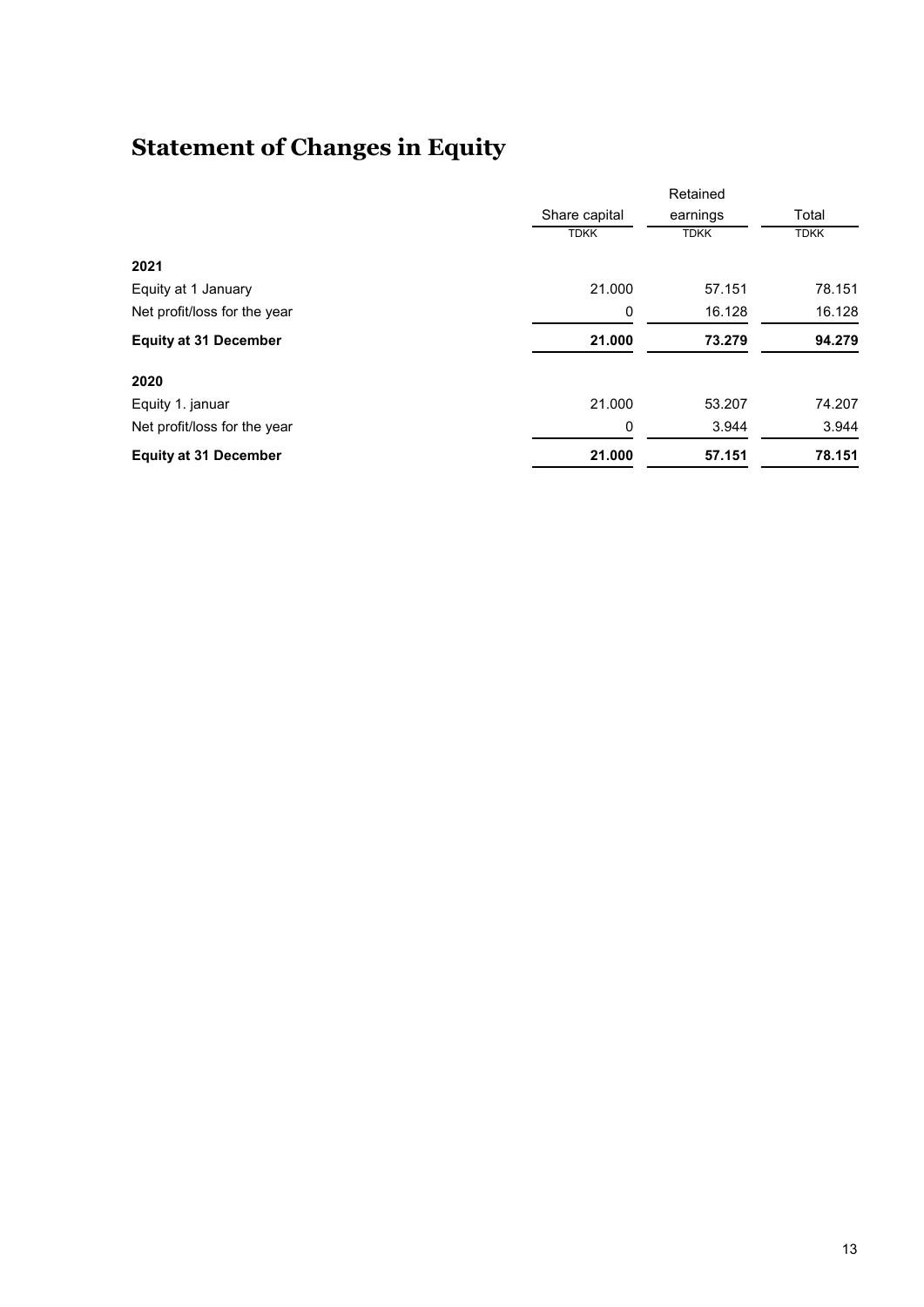#### **1 Subsequent events**

No other events materially affecting the assessment of the Annual Report have occurred after the balance sheet date.

|                                   | 2021        | 2020        |
|-----------------------------------|-------------|-------------|
| <b>Staff expenses</b><br>$\bf{2}$ | <b>TDKK</b> | <b>TDKK</b> |
| Wages and salaries                | 43.876      | 39.856      |
| Pensions                          | 2.279       | 2.264       |
| Other social security expenses    | 563         | 414         |
| Other staff expenses              | 134         | 440         |
|                                   | 46.852      | 42.974      |
| Average number of employees       | 76          | 73          |

Remuneration to the Executive Board has not been disclosed in accordance with section 98 B(3) of the Danish Financial Statements Act. No remuneration has been paid to the Company's Board of Directors.

The Executive Board and senior officers at Mediacom Danmark A/S are participating in the WPP Group's share option programme. The programme has been entered with WPP plc. and Mediacom Danmark A/S is not impacted financially.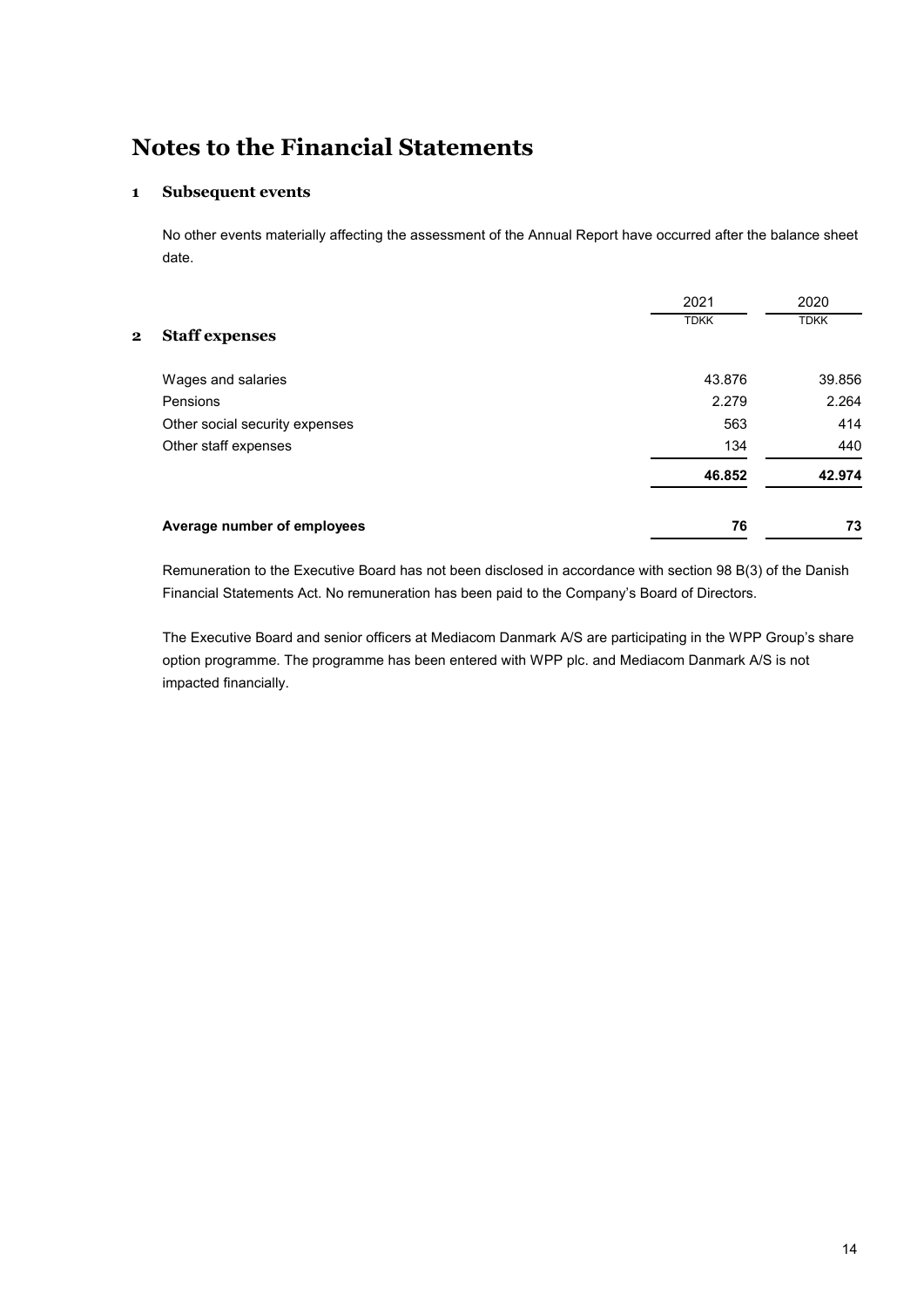|          |                                                   | 2021                     | 2020                        |
|----------|---------------------------------------------------|--------------------------|-----------------------------|
|          |                                                   | <b>TDKK</b>              | <b>TDKK</b>                 |
| $\bf{3}$ | <b>Financial income</b>                           |                          |                             |
|          | Interest received from group enterprises          | 66                       | 55                          |
|          | Other financial income                            | 13                       | 23                          |
|          | Exchange adjustments                              | 541                      | 67                          |
|          |                                                   | 620                      | 145                         |
| 4        | <b>Financial expenses</b>                         |                          |                             |
|          | Interest paid to group enterprises                | 76                       | 0                           |
|          | Other financial expenses                          | 190                      | 112                         |
|          | Exchange adjustments, expenses                    | 488                      | 403                         |
|          |                                                   | 754                      | 515                         |
| $\bf{5}$ | Tax on profit for the year                        |                          |                             |
|          | Current tax for the year                          | 4.100                    | 807                         |
|          | Deferred tax for the year                         | 484                      | 319                         |
|          |                                                   | 4.584                    | 1.126                       |
| 6        | Property, plant and equipment                     |                          |                             |
|          |                                                   | Other fixtures           |                             |
|          |                                                   | and fittings,            |                             |
|          |                                                   | tools and                | Leasehold                   |
|          |                                                   | equipment<br><b>TDKK</b> | improvements<br><b>TDKK</b> |
|          | Cost at 1 January                                 | 275                      | 0                           |
|          | Additions for the year                            | 424                      | 16                          |
|          | Cost at 31 December                               | 699                      | 16                          |
|          |                                                   |                          |                             |
|          | Impairment losses and depreciation at 1 January   | 107                      | 0                           |
|          | Depreciation for the year                         | 105                      | $\overline{c}$              |
|          | Impairment losses and depreciation at 31 December | 212                      | $\overline{c}$              |

# **Carrying amount at 31 December 487 14**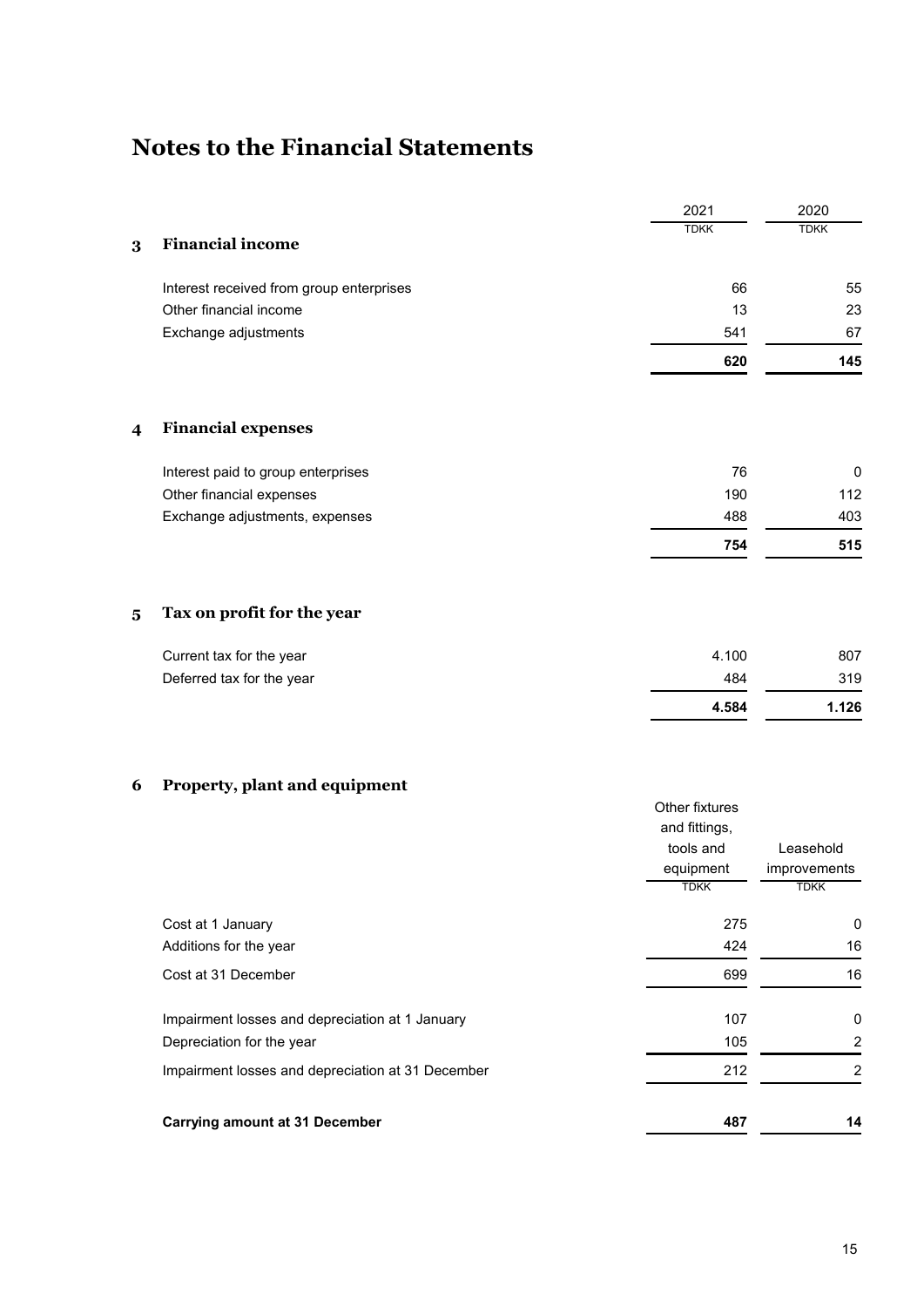#### **7 Fixed asset investments**

|                                       | Other receiv-<br>ables  |
|---------------------------------------|-------------------------|
|                                       | <b>TDKK</b>             |
| Cost at 1 January                     | $\overline{4}$          |
| Cost at 31 December                   | $\overline{4}$          |
| <b>Carrying amount at 31 December</b> | $\overline{\mathbf{4}}$ |

|   |                                                | 2021        | 2020        |
|---|------------------------------------------------|-------------|-------------|
| 8 | Contract work in progress                      | <b>TDKK</b> | <b>TDKK</b> |
|   |                                                |             |             |
|   | Selling price of work in progress              | 20.635      | 16.315      |
|   | Payments received on account                   | $-31.140$   | $-21.879$   |
|   |                                                | $-10.505$   | $-5.564$    |
|   | Recognised in the balance sheet as follows:    |             |             |
|   | Contract work in progress recognised in assets | 77          | 260         |
|   | Prepayments received recognised in debt        | $-10.582$   | $-5.824$    |
|   |                                                | $-10.505$   | $-5.564$    |

#### **9 Prepayments**

Prepayments comprise prepayments of various subscribtions, rent, water, heating and electricity, etc.

### **10 Equity**

The share capital consists of 21,000 shares of a nominal value of TDKK 1,000. No shares carry any special rights.

### **11 Distribution of profit**

| Retained earnings | 16.128 | 3.944 |
|-------------------|--------|-------|
|                   | 16.128 | 3.944 |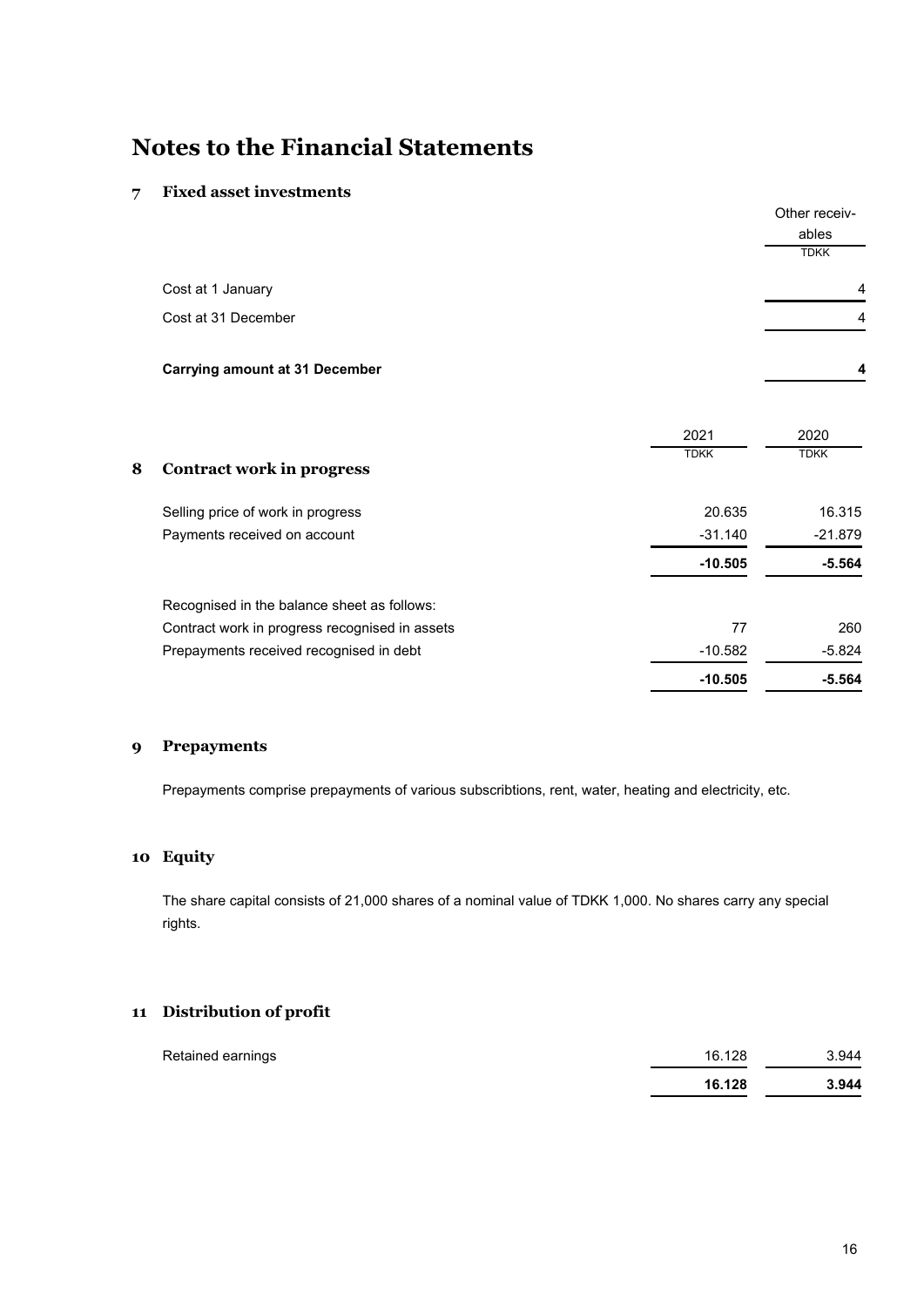|                                                                        | 2021        | 2020        |
|------------------------------------------------------------------------|-------------|-------------|
| <b>Provision for deferred tax</b>                                      | <b>TDKK</b> | <b>TDKK</b> |
| Provision for deferred tax at 1 January                                | $-466$      | -785        |
| Amounts recognised in the income statement for the year                | 484         | 319         |
| Provision for deferred tax at 31 December                              | 18          | $-466$      |
| Other payables                                                         |             |             |
| Wages and salaries, personal income taxes, social security costs, etc. | 3.199       | 4.136       |
| Holiday pay obligation                                                 | 2.063       | 1.552       |
| Other debt                                                             | 4.831       | 3.377       |
|                                                                        | 10.093      | 9.065       |
|                                                                        | 12<br>13    |             |

### **14 Contingent assets, liabilities and other financial obligations**

#### **Contingent liabilities**

| Commitments under rental agreements or leases until expiry | 297 |
|------------------------------------------------------------|-----|
|                                                            |     |

The company has provided a guarantee of DKK 12,000 thousand in favour of the Company's banks. The guarantee is provided towards the Security Fund of the Danish Association of Advertising and Relationship Agencies in order to compensate the Company's obligations in relation to owners of papers and magazines, and a specified group of Danish owners, respectively.

The Company participates in a Danish joint taxation arrangement in which WPP Holding Denmark A/S serves as the administration company. According to the joint taxation provisions of the Danish Corporation Tax Act, the Company is therfore liable for income taxes etc for the jointly taxed companies and also for obligations, if any, relating to the withholding of tax on interest, royalties and dividend for the jointly taxed companies.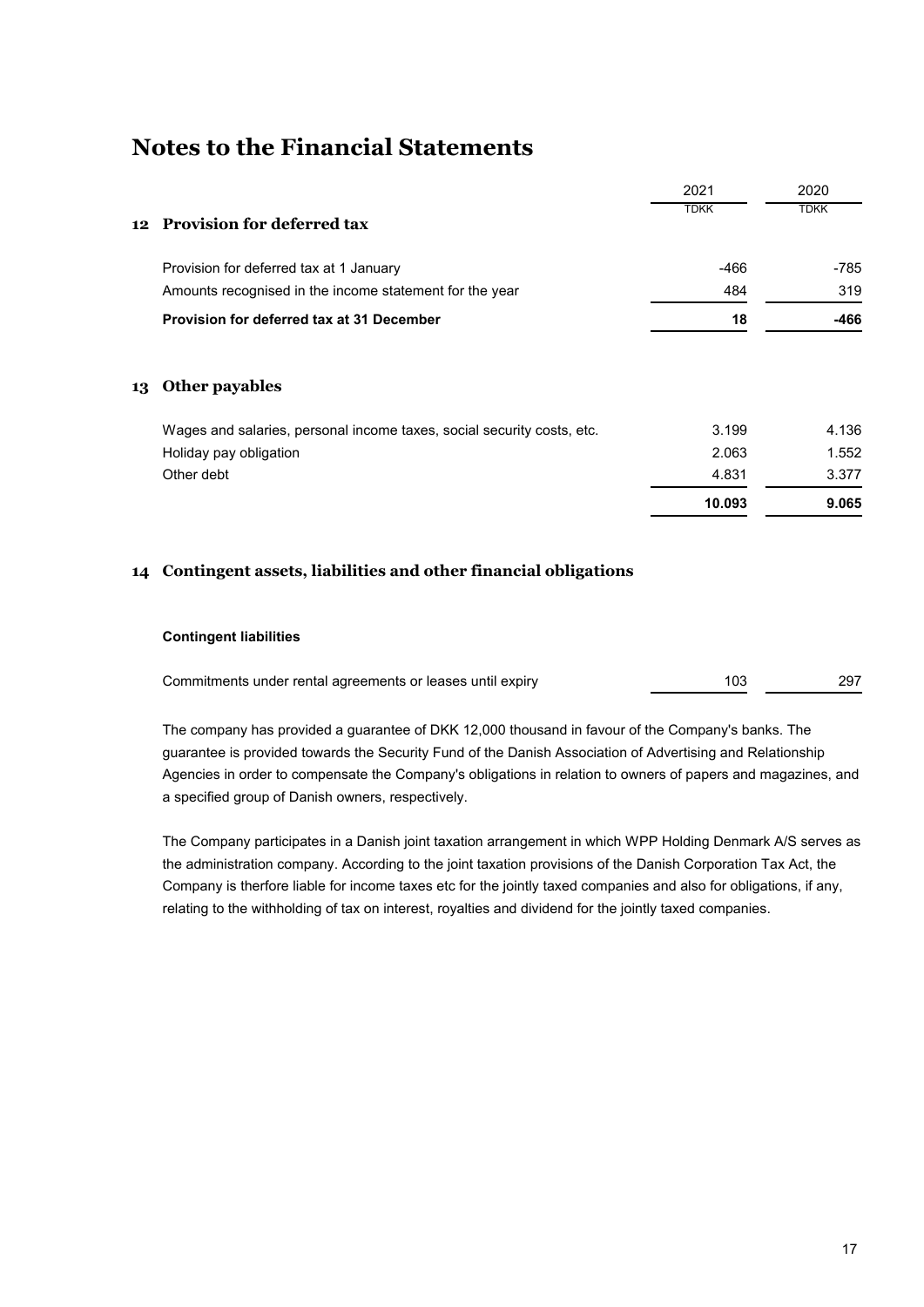### **15 Related parties**

|                                                                                                                                              | <b>Basis</b>               |  |  |
|----------------------------------------------------------------------------------------------------------------------------------------------|----------------------------|--|--|
| <b>Controlling interest</b>                                                                                                                  |                            |  |  |
| Groupm Denmark A/S                                                                                                                           | Shareholder                |  |  |
| <b>Transactions</b>                                                                                                                          |                            |  |  |
| The Company only disclose transactions with related parties which are not effected at arm's length. All<br>transactions are at arm's length. |                            |  |  |
| <b>Consolidated Financial Statements</b>                                                                                                     |                            |  |  |
| Name and registered office of the Parent preparing consolidated financial statements for the smallest and<br>largest group:                  |                            |  |  |
| Name                                                                                                                                         | Place of registered office |  |  |

WPP Plc. WPP Plc.

The Group Annual Report of WPP Plc. may be obtained at www.wpp.com.

|                                                     | 2021        | 2020        |
|-----------------------------------------------------|-------------|-------------|
| 16 Fee to auditors appointed at the general meeting | <b>TDKK</b> | <b>TDKK</b> |
| <b>Deloitte</b>                                     |             |             |
| Audit fee                                           | 353         | 406         |
| Other assurance engagements                         | 15          | 15          |
|                                                     | 368         | 421         |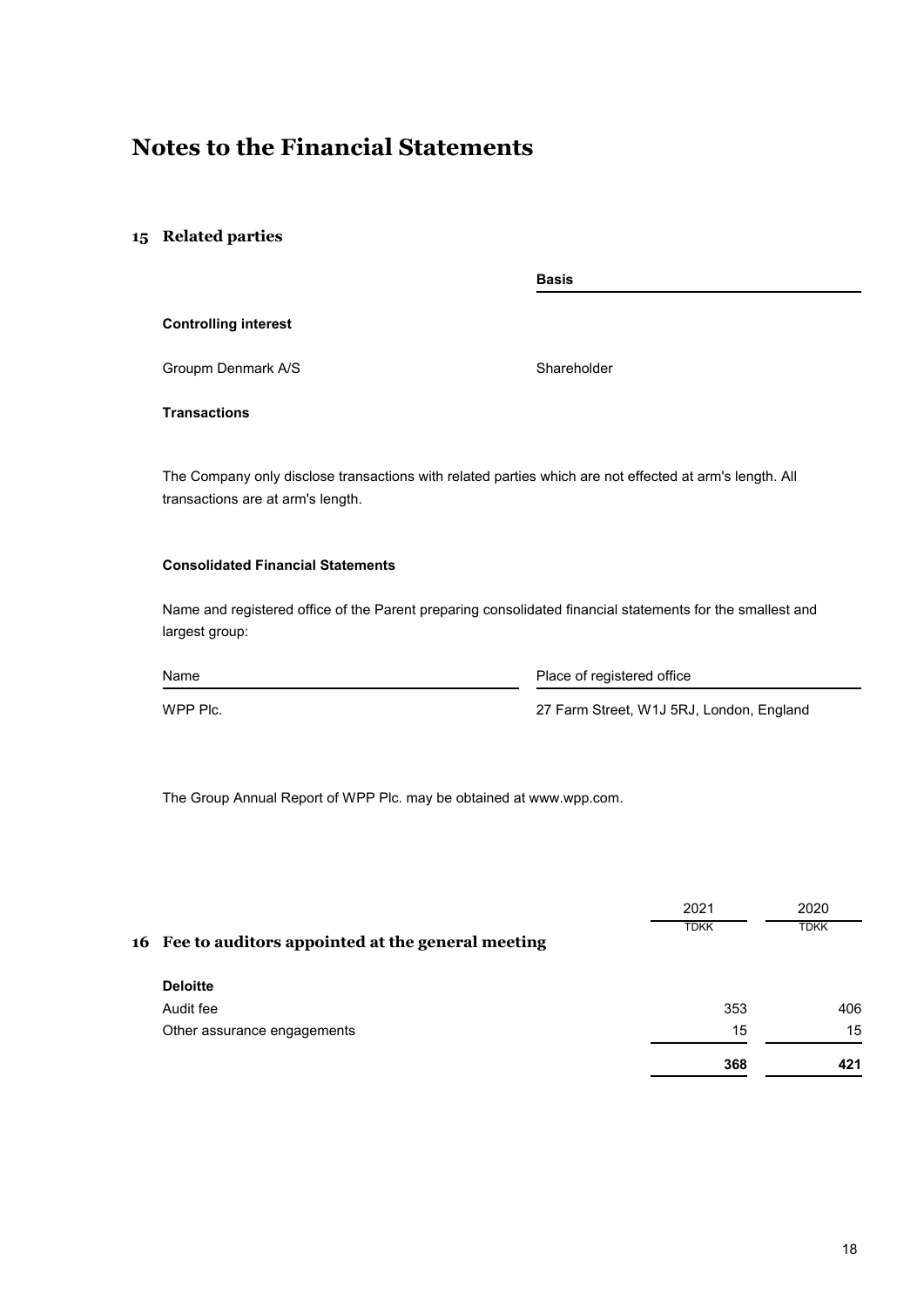### **17 Accounting Policies**

The Annual Report of Mediacom Danmark A/S for 2021 has been prepared in accordance with the provisions of the Danish Financial Statements Act applying to large enterprises of reporting class C .

The accounting policies applied remain unchanged from last year.

The Financial Statements for 2021 are presented in TDKK.

### **Cash flow statement**

With reference to section 86(4) of the Danish Financial Statements Act and to the cash flow statement included in the consolidated financial statements of , the Company has not prepared a cash flow statement.

### **Recognition and measurement**

Assets are recognised in the balance sheet when it is probable that future economic benefits attributable to the asset will flow to the Company, and the value of the asset can be measured reliably.

Liabilities are recognised in the balance sheet when it is probable that future economic benefits will flow out of the Company, and the value of the liability can be measured reliably.

Assets and liabilities are initially measured at cost. Subsequently, assets and liabilities are measured as described for each item below.

Recognition and measurement take into account predictable losses and risks occurring before the presentation of the Annual Report which confirm or invalidate affairs and conditions existing at the balance sheet date.

### **Leases**

All leases are considered operating leases. Payments made under operating leases are recognised in the income statement on a straight-line basis over the lease term.

### **Translation policies**

Transactions in foreign currencies are translated at the exchange rates at the dates of transaction. Exchange differences arising due to differences between the transaction date rates and the rates at the dates of payment are recognised in financial income and expenses in the income statement. Where foreign exchange transactions are considered hedging of future cash flows, the value adjustments are recognised directly in equity.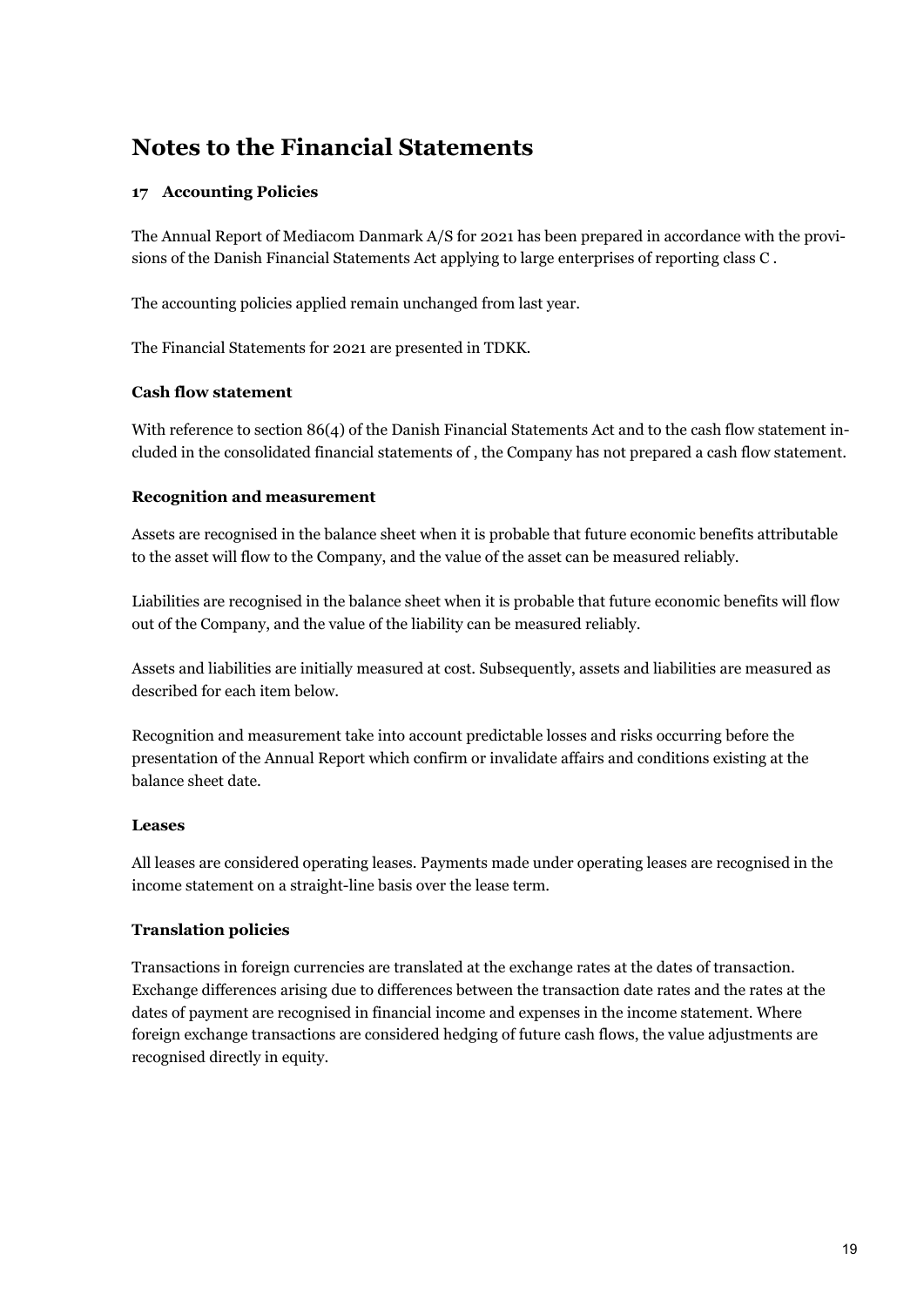### **17 Accounting Policies** (continued)

Receivables, payables and other monetary items in foreign currencies that have not been settled at the balance sheet date are translated at the exchange rates at the balance sheet date. Any differences between the exchange rates at the balance sheet date and the rates at the time when the receivable or the debt arose are recognised in financial income and expenses in the income statement.

### **Income Statement**

### **Revenue**

Revenue from the sale of media is recognised in the income statement when delivery is made to the buyer.

Consultancy services are included in revenue based on the stage of completion so that revenue corresponds to the sales value of the work performed in the financial year (the percentage-of-completion method).

Revenue is measured at the consideration received and is recognised exclusive of VAT and net of discounts relating to sales.

### **Cost of sales**

Cost of sales comprise consumed use of media to achieve the revenue for the year. Use of media include received discounts, etc.

### **Other external expenses**

Other external expenses comprise expenses for premises, stationery and office supplies, marketing costs and services provided by group related companies etc. This item also includes write-downs of receivables recognised in current assets.

#### **Staff expenses**

Staff costs comprise salaries and wages as well associal security contributions, pension contributions, etc for entity staff.

### **Depreciation and impairment losses**

Depreciation and impairment losses relating to property, plant and equipment comprise amortisation, depreciation and impairment losses for the financial year, calculated on the basis of the residual values and useful lives of the individual assets and impairment testing as well as gains and losses from the sale of property, plant and equipment.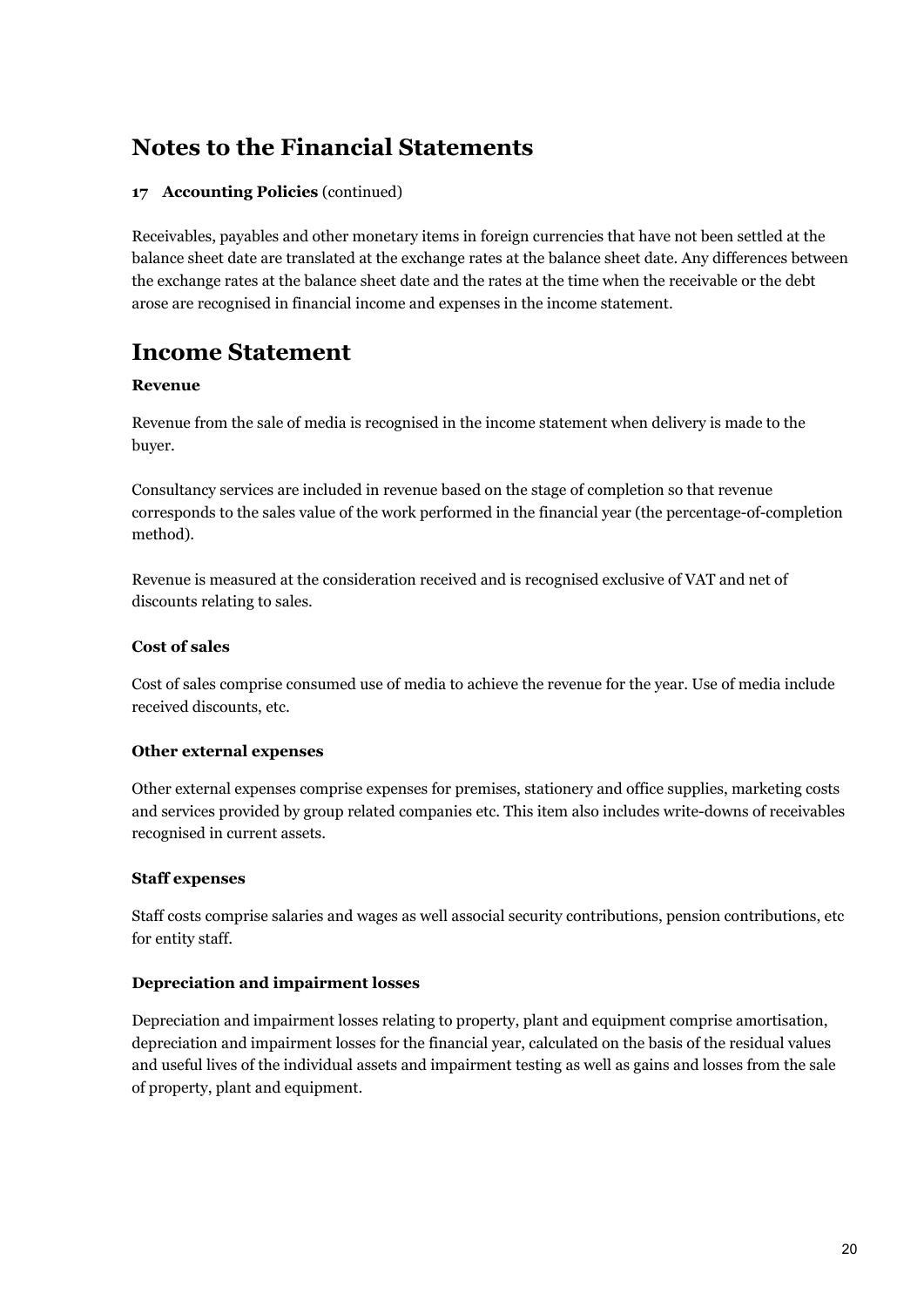### **17 Accounting Policies** (continued)

### **Financial income and expenses**

Other financial income comprises interest income, including interest income on receivables from group enterprises, net foreign exchange, as well as tax relief under the Danish Tax Prepayment Scheme etc.

Other financial expenses comprise interest expenses, including interest expenses on payables to group enterprises, net foreign change, as well as tax surcharge under the Danish Tax Prepayment Scheme etc.

### **Tax on profit for the year**

Tax for the year consists of current tax for the year and changes in deferred tax for the year. The tax attributable to the profit for the year is recognised in the income statement, whereas the tax attributable to equity transactions is recognised directly in equity.

The Company is jointly taxed with the other WPP companies in Denmark. The tax effect of the joint taxation is allocated to enterprises in proportion to their taxable incomes.

### **Balance Sheet**

### **Property, plant and equipment**

Property, plant and equipment are measured at cost less accumulated depreciation and less any accumulated impairment losses.

Cost comprises the cost of acquisition and expenses directly related to the acquisition up until the time when the asset is ready for use.

Depreciation based on cost reduced by any residual value is calculated on a straight-line basis over the expected useful lives of the assets, which are:

| Other fixtures and fittings, tools |           |
|------------------------------------|-----------|
| and equipment                      | 5 years   |
| Leasehold improvements             | 3-5 years |

The fixed assets' residual values are determined at nil.

Depreciation period and residual value are reassessed annually.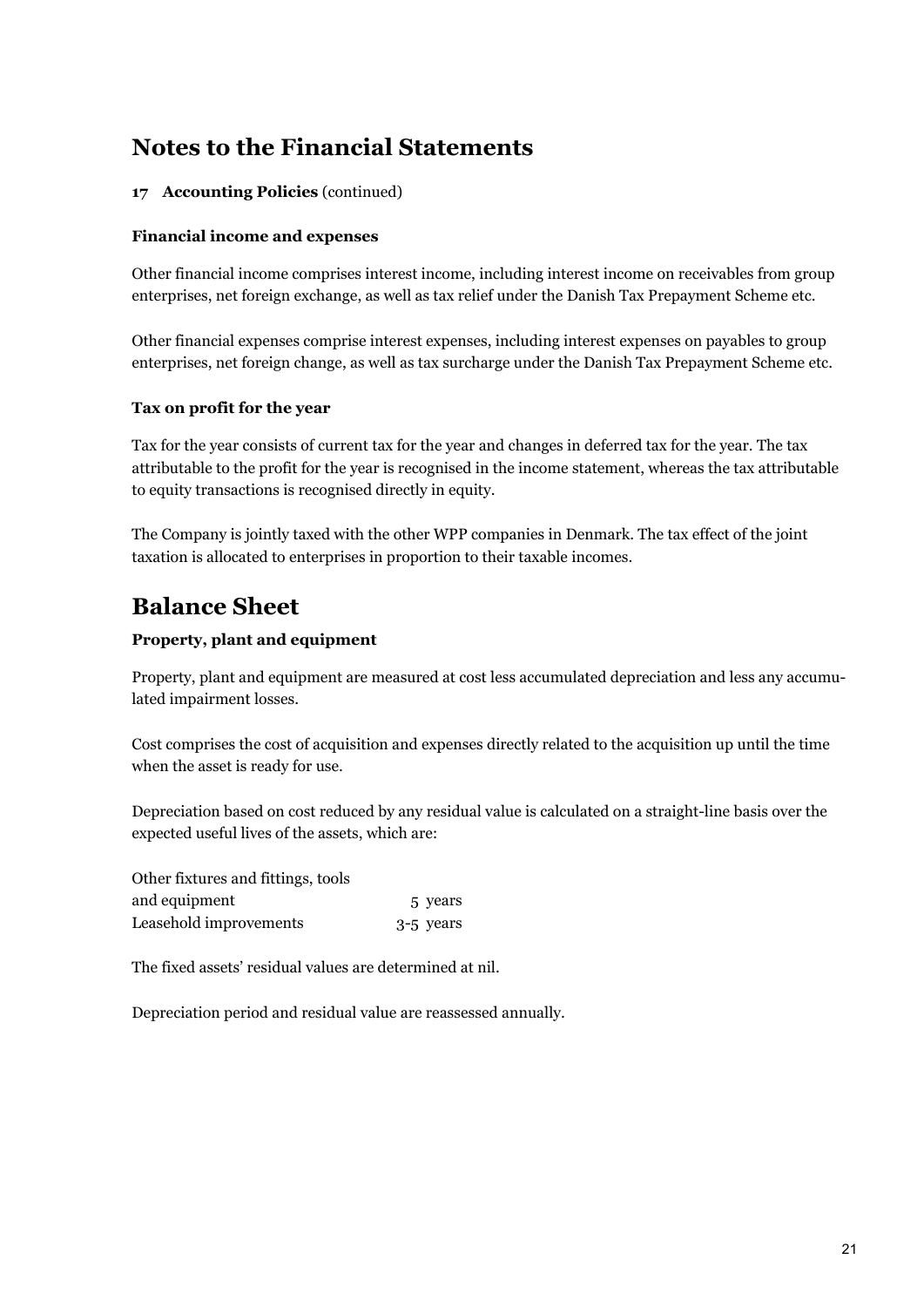### **17 Accounting Policies** (continued)

### **Impairment of fixed assets**

The carrying amounts of intangible assets and property, plant and equipment are reviewed on an annual basis to determine whether there is any indication of impairment other than that expressed by amortisation and depreciation.

If so, the asset is written down to its lower recoverable amount.

#### **Fixed asset investments**

Fixed asset investments consist of other receivables.

### **Cash pool**

The Company is part of a cash pool scheme with other Danish WPP companies. Consequently, a considerable portion of the Company's bank deposits and debt is included in receivables from and payables to group enterprises, respectively.

### **Receivables**

Receivables are measured in the balance sheet at amortised cost, which substantially corresponds to nominal value. Provisions for estimated bad debts are made.

#### **Contract work in progress**

Contract work in progress is measured at the sales value of the work carried out at the balance sheet date.

The sales value is measured based on the stage of completion and the total estimated income from the individual contracts in progress. Usually, the stage of completion is determined as the ratio of actual to total budgeted consumption of resources.

For some projects where the consumption of resources cannot be applied as a basis, stage of completion is determined as the ratio between completed and total sub activities of the individual projects.

Each contract in progress is recognised in the balance sheet under receivables or liabilities, depending on whether the net value, calculated as the selling price less on account billings, is positive or negative.

Cost of securing contracts are recognised in the income statement as incurred.

#### **Prepayments**

Prepayments comprise prepaid expenses concerning rent, insurance premiums, subscriptions and interest.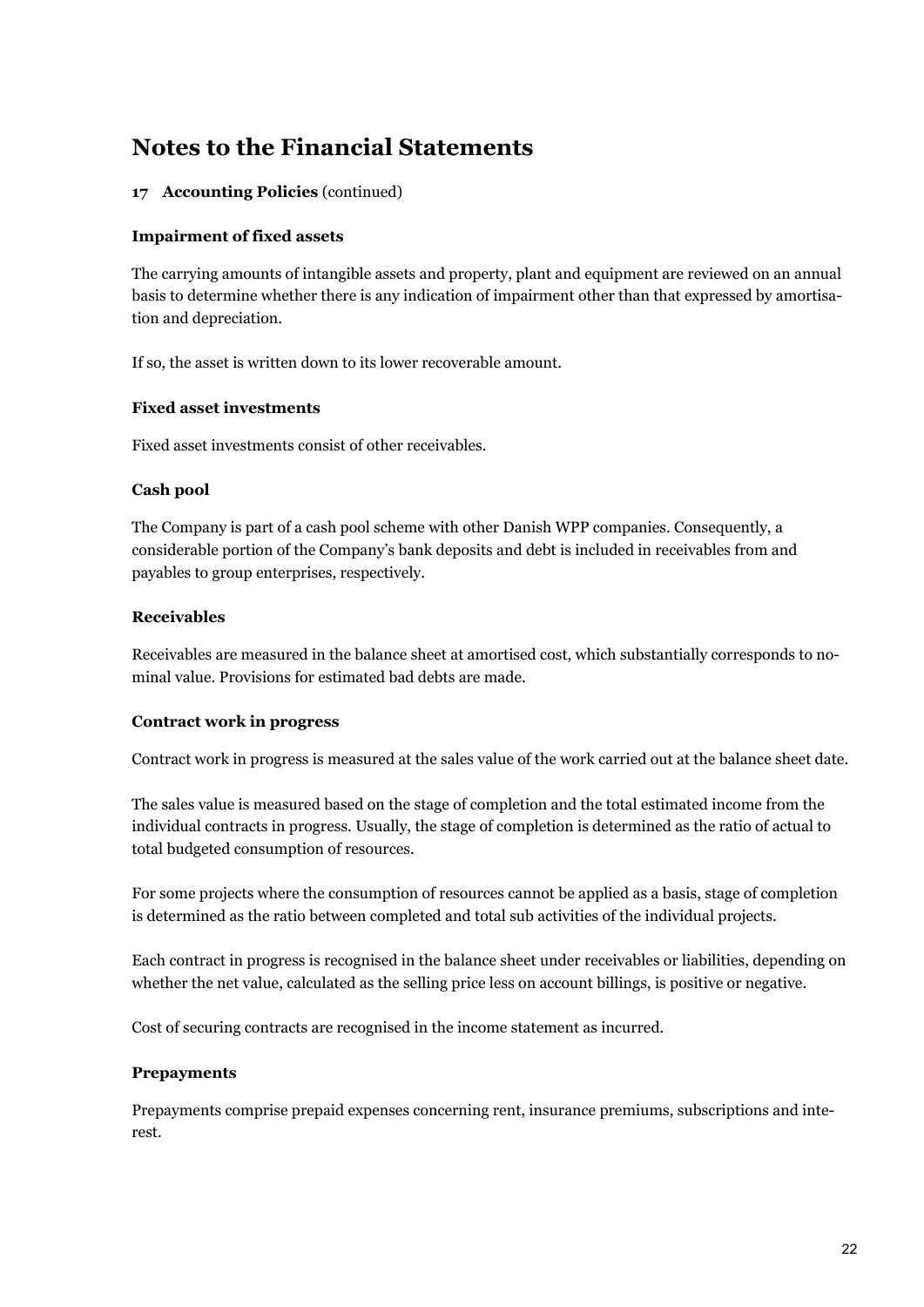### **17 Accounting Policies** (continued)

### **Deferred tax assets and liabilities**

Deferred income tax is measured using the balance sheet liability method in respect of temporary differences arising between the tax bases of assets and liabilities and their carrying amounts for financial reporting purposes on the basis of the intended use of the asset and settlement of the liability, respectively.

Deferred tax assets are measured at the value at which the asset is expected to be realised, either by elimination in tax on future earnings or by set-off against deferred tax liabilities within the same legal tax entity.

Deferred tax is measured on the basis of the tax rules and tax rates that will be effective under the legislation at the balance sheet date when the deferred tax is expected to crystallise as current tax. Any changes in deferred tax due to changes to tax rates are recognised in the income statement or in equity if the deferred tax relates to items recognised in equity.

### **Current tax receivables and liabilities**

Current tax liabilities and receivables are recognised in the balance sheet as the expected taxable income for the year adjusted for tax on taxable incomes for prior years and tax paid on account. Surcharges under the on-account taxation scheme are recognised in the income statement in financial income and expenses.

### **Financial debts**

Debts are measured at amortised cost, substantially corresponding to nominal value.

#### **Prepayments received from customers**

Prepayments received from customers comprise amounts received from customers prior to delivery of the goods or service agreed.